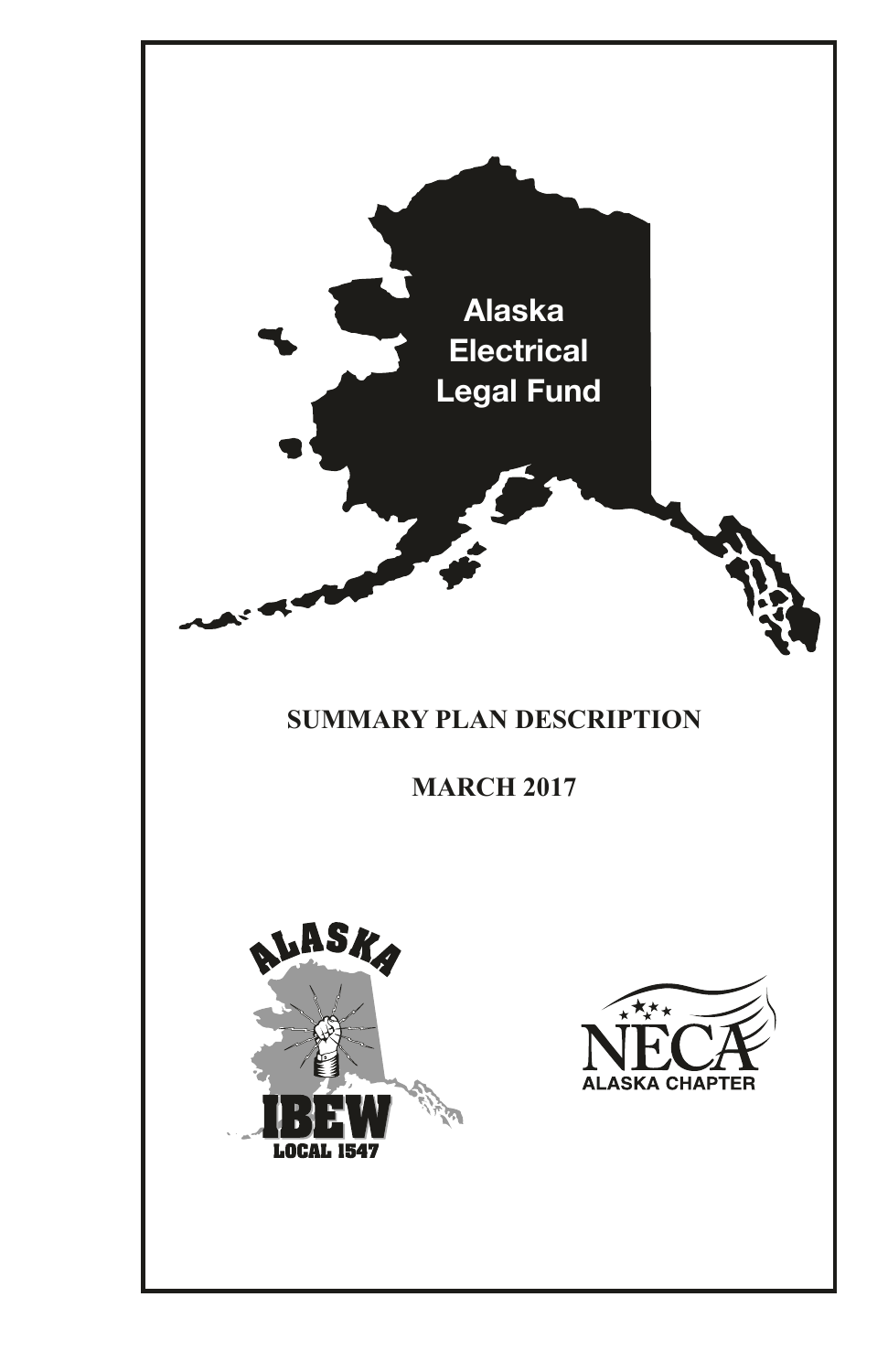# **Alaska Electrical Legal Fund**

To all Covered Persons:

We are pleased to present this revised booklet describing the benefits provided by your Legal Plan.

The Legal Plan was established by the Alaska Chapter of the National Electrical Contractors Association and the IBEW Local Union No. 1547 for the benefit of participants and their dependents in regard to their personal legal affairs.

The original effective date of the Plan was July 1, 1976, and it has been amended numerous times. The terms in this document reflect the Plan as of March 1, 2017.

The Plan is designed to provide coverage for certain legal costs. It does not pay all your legal costs. Any charges for uncovered services or charges exceeding the Plan's limits are your responsibility.

Please keep this booklet handy and refer to it when you wish to use Plan benefits.

Sincerely,

Board of Trustees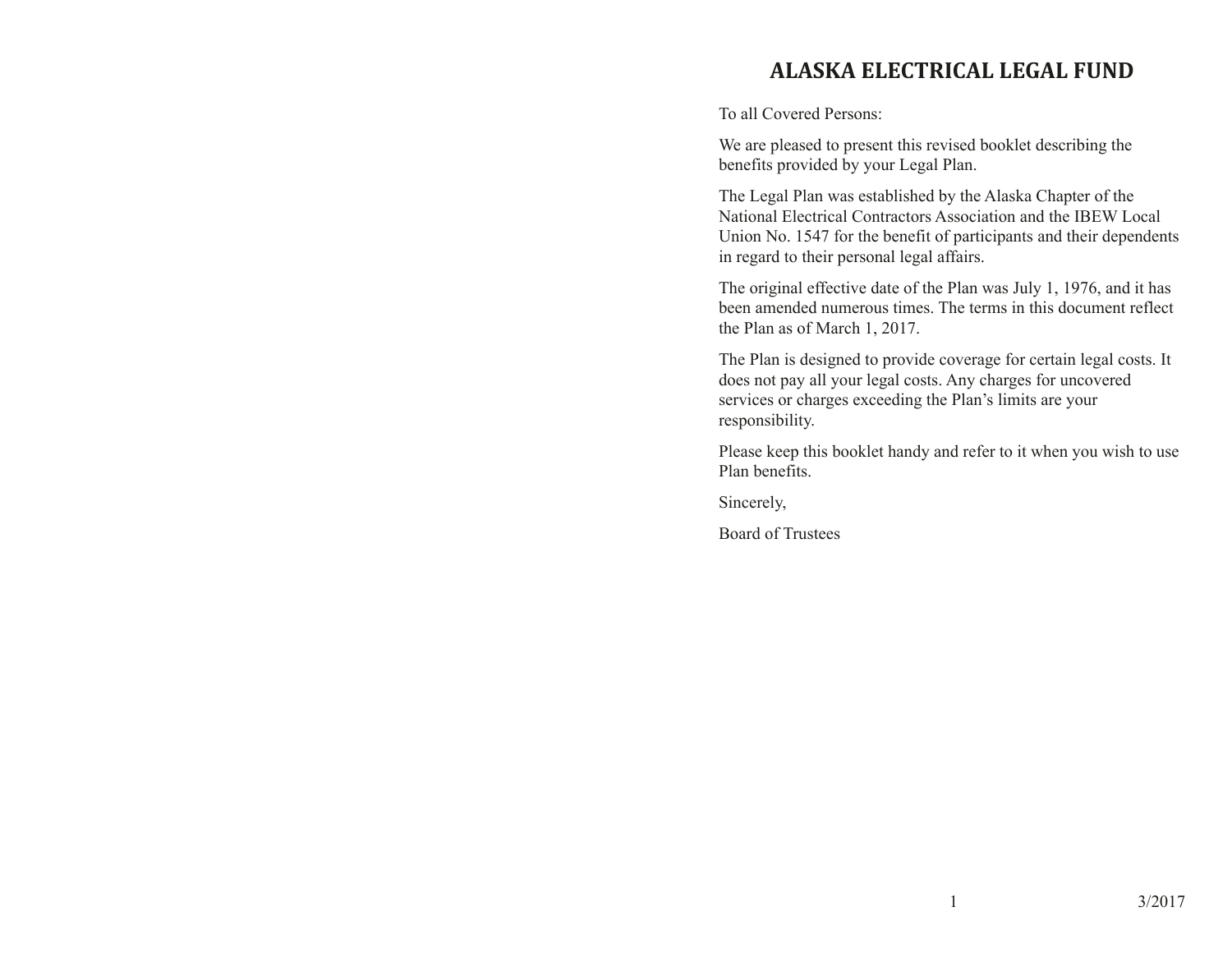# **Table of contents**

| TERMINATION OF EMPLOYEE ELIGIBILITY  8       |
|----------------------------------------------|
|                                              |
|                                              |
|                                              |
| For Both Monthly and Hourly Employees 9      |
|                                              |
|                                              |
|                                              |
|                                              |
|                                              |
|                                              |
|                                              |
| For Both Monthly and Hourly Employees 11     |
|                                              |
|                                              |
|                                              |
|                                              |
|                                              |
|                                              |
| IF RETIREE COVERAGE IS TERMINATED 14         |
| <b>VOLUNTARY SUSPENSION OF RETIREMENT 14</b> |

#### **IMPORTANT NOTICE**

The Alaska Electrical Legal Fund (Fund) is committed to providing the legal services coverage described in this plan booklet indefinitely. However, the Board of Trustees (Trustees) reserves the right to amend or terminate coverage at any time and for any reason.

The Board of Trustees has the exclusive authority to interpret the provisions of the Plan, to determine eligibility for and entitlement to Plan benefits or to amend the Plan. Any interpretation or determination by the Trustees made in good faith, which is not contrary to law, is conclusive on all persons affected.

The Board of Trustees has delegated to the Administrative Office the authority to administer the Plan and provide information relating to the amount of benefits, eligibility, and other Plan provisions. The Administrative Office does not have the authority to change the provisions of the Plan. An interpretation of the Plan by the Administrative Office is subject to review by the Board of Trustees. No individual Trustee, employer, employer association, labor organization, or any individual employed by an employer or labor organization, has any authority to interpret or change the Plan.

Be sure to keep this document, along with notices of any Plan changes, in a safe and convenient place where you and your Dependents can find and refer to them.

Table of Con

ten t s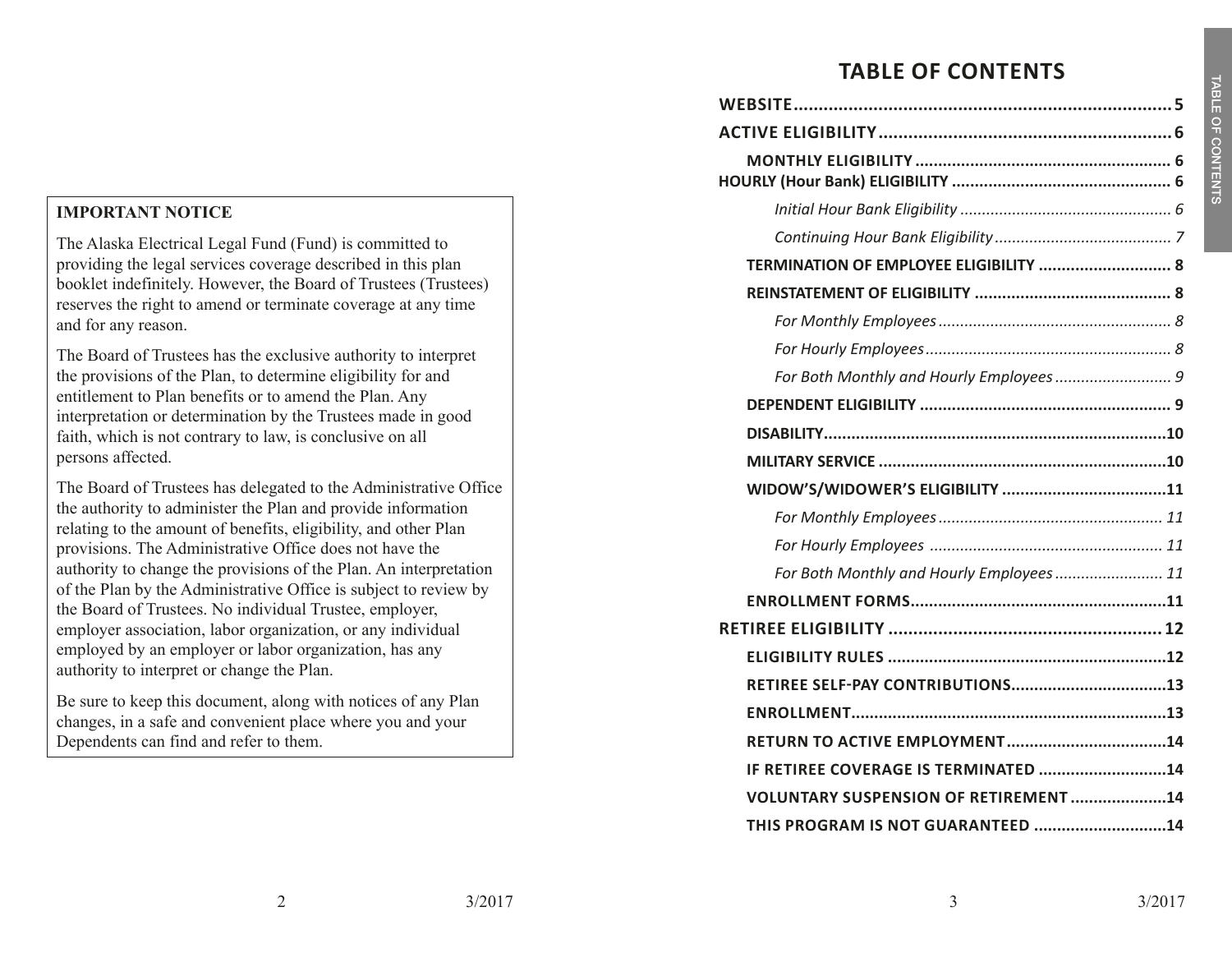| CRIMINAL AND JUVENILE LITIGATION21                                                       |  |
|------------------------------------------------------------------------------------------|--|
| INVESTIGATIVE SERVICES AND EXPENSES22                                                    |  |
|                                                                                          |  |
|                                                                                          |  |
|                                                                                          |  |
|                                                                                          |  |
|                                                                                          |  |
|                                                                                          |  |
|                                                                                          |  |
| <b>REIMBURSEMENT TO THE FUND OF LEGAL</b><br>SERVICE FEES INCLUDING EXPENSE IF RECOVERED |  |
|                                                                                          |  |
|                                                                                          |  |
|                                                                                          |  |
|                                                                                          |  |
|                                                                                          |  |
|                                                                                          |  |

## **WEBSITE**

The Alaska Electrical Trust Funds have established a website to provide you with immediate access to your plan information. The site located at *www.aetf.com* includes the following Fund related material:

- Plan Booklets
	- Legal Health & Welfare Money Purchase Pension Pension Updates to Plan documents
- • Forms Claims Forms, Legal Documents, and Notices
- Website Links
	- Aetna BridgeHealth CVS Caremark VSP ERTS Other useful sites
- • Updated Newsletters
- Health & Welfare Plan

Eligibility COBRA rules and information Information for Medicare eligible participants Updating beneficiaries Preferred Provider information

• Pension Plan

Retirement information Benefit projection information Retiree Health & Welfare costs Vesting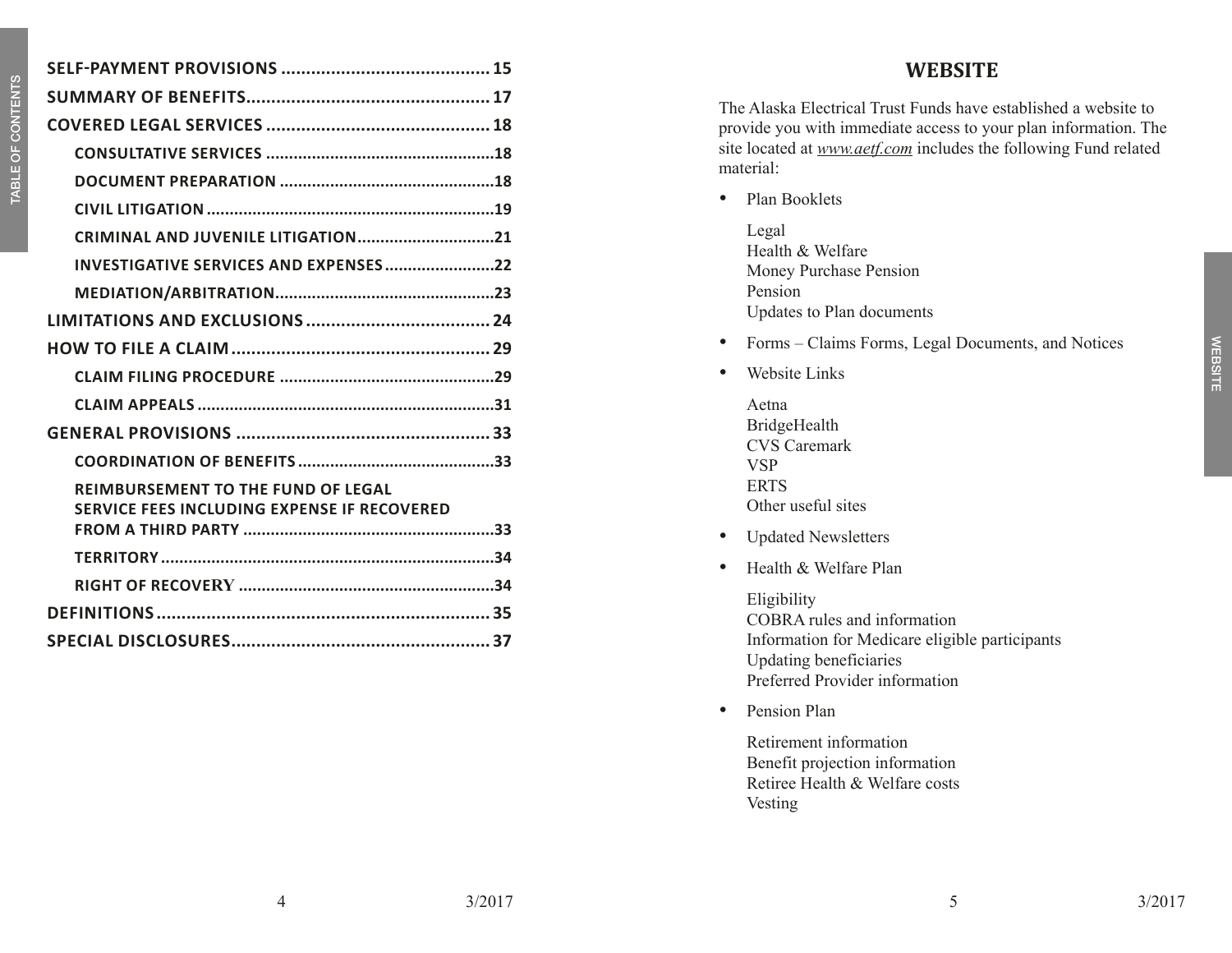# **ACTIVE eligi bility**

Your Legal Plan is financed by contributions made by employers as specified in their collective bargaining agreements with I.B.E.W. Local 1547 (the "Local") and special agreements between employers and the Board of Trustees.

It is your responsibility to check with your employer, the Administrative Office, or the Local frequently to make certain that Legal Fund contributions are being made for you by your employer.

# **Monthly Eligibility**

Employees covered by an agreement calling for a flat rate monthly contribution will be eligible for coverage on the first day of the calendar month following the calendar month during which the Employee worked the number of hours required for coverage (e.g., work during September provides coverage for October). The number of work hours required for coverage is set forth in the applicable collective bargaining agreement or special agreement.

Your eligibility for coverage as a monthly Employee will continue as long as the required contribution is received from your employer.

You may self-pay to maintain your coverage. Self-payments can be made for the eighteen (18) months following the last month you were eligible. (See the section entitled SELF-PAYMENT PROVISIONS.)

## **Hourly (Hour Bank) Eligibility**

#### *Initial Hour Bank Eligibility*

active eligibility

ACTIVE ELIGIBILITY

Employees covered by an agreement calling for hourly contributions to the Fund will be covered on the first day of the second calendar month following accumulation of 360 or more work hours reported and paid to the Fund within a consecutive 3 month period. These hours are accumulated into an Hour Bank. For example:

| Lag<br>Month      |         |         |         |
|-------------------|---------|---------|---------|
| Month 1   Month 2 | Month 3 | Month 4 | Month 5 |
|                   |         |         |         |

If you work 360 or more hours in these 3 months...

You're eligible in this month

The lag month is necessary for the processing of reported hours by the Administrative Office.

#### *Continuing Hour Bank Eligibility*

As an Hourly Employee, all hours worked and reported are credited to your Hour Bank. One month of coverage requires 120 hours. All hours worked in excess of 120 in any one (1) calendar month are credited to your Hour Bank, which will provide coverage during subsequent months.

| Example: | Hours worked in a calendar month        | 160 |
|----------|-----------------------------------------|-----|
|          | Subtract hours needed for coverage      | 120 |
|          | Remaining hours applied to Hour Bank 40 |     |

The 40 hours apply to your Hour Bank for future coverage.

The maximum number of hours that you can accumulate to your credit at any one time for coverage purposes is 960, after deduction for the current month's coverage.

You will be eligible and covered as long as you have 120 or more hours in your Hour Bank. Each month you are covered, 120 hours is deducted from your Hour Bank. The lag month continuously applies in computing your coverage. If your Hour Bank has less than 120 hours of credit on the first of a month, you will not be eligible for that month and your eligibility is terminated.

Please Note: The maximum number of hours that you can accumulate in your Hour Bank is 960 hours, which would currently fund 8 months of coverage. However, your Hour Bank is not a guarantee of coverage or a guarantee of specific number of months of eligibility. The Fund's Trustees reserve the right to change the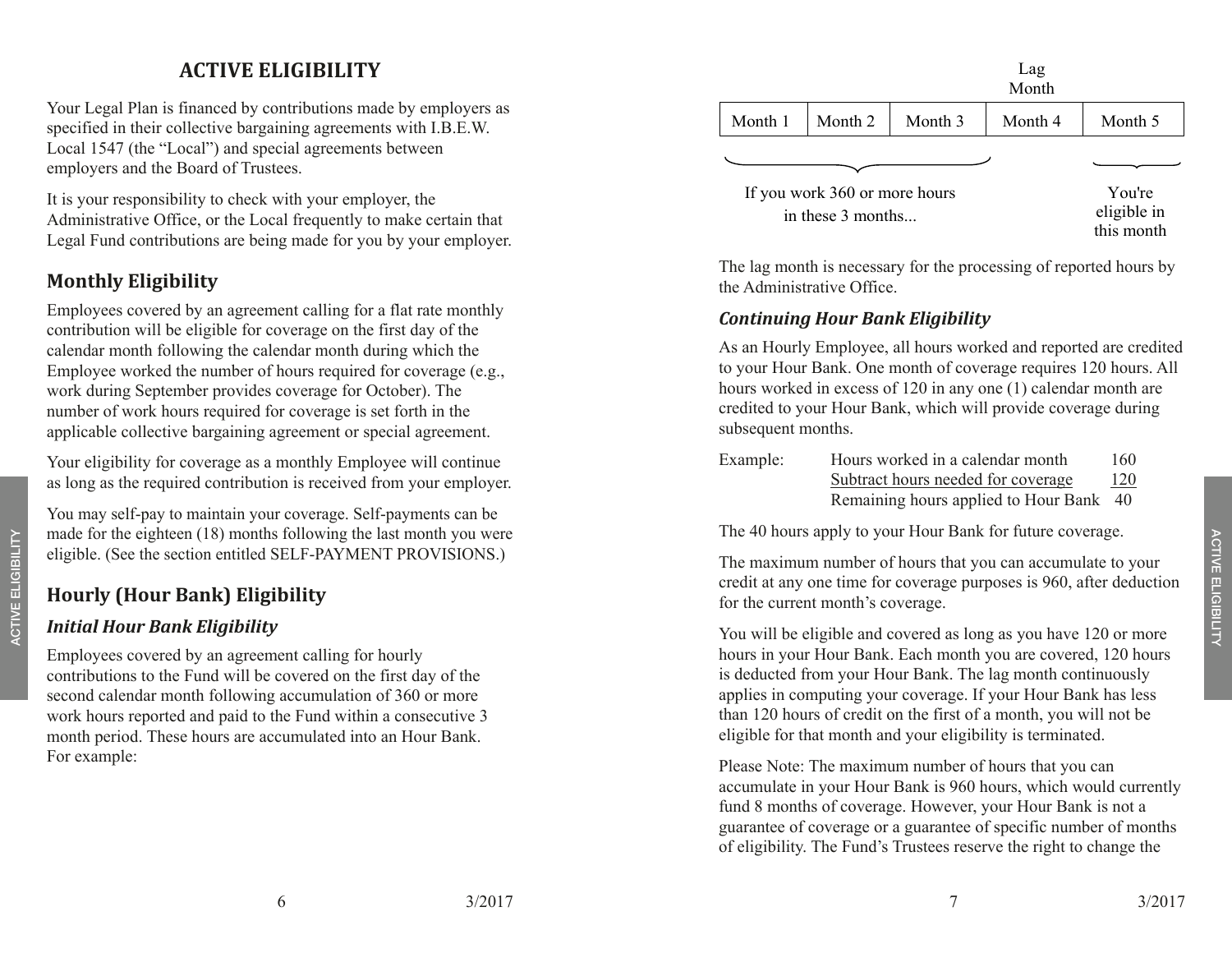number of hours required for coverage or eliminate Hour Bank eligibility.

## **Termination of Employee Eligibility**

Your eligibility as a monthly or Hour Bank Employee will terminate on whichever the following dates occurs first:

- For Hour Bank Employees the last day of the calendar month prior to the month in which your Hour Bank has less than 120 hours of credit.
- For monthly Employees the last day of the calendar month that you did not work the number of hours required for a month of coverage.

If your coverage terminates, you may be eligible to continue coverage either through self-payment or through running out your hour bank. (See the section entitled SELF-PAYMENT PROVISIONS.)

# **Reinstatement of Eligibility**

#### *For Monthly Employees*

If your coverage terminates because you fail to meet the Eligibility rules of this Plan, your benefit levels will be reinstated on the first day of the calendar month following the month in which you are again employed by one or more contributing employers and have worked the number of hours required under the appropriate collective bargaining agreement or special agreement.

## *For Hourly Employees*

active eligibility

ACTIVE ELIGIBILITY

If your coverage terminates because your Hour Bank account has less than 120 hours, the balance of your hours, if any, will be carried for 4 months. If, during that 4 months, you work and add hours to your Hour Bank, your eligibility will be reinstated on the first day of the second month, with the first month being the lag month, after the Hour Bank has a total of 120 hours. If you do not work sufficient hours during the four (4) calendar month period following termination to obtain reinstatement, the balance of your hours, if any, will be cancelled and you will be required to satisfy the initial eligibility rules to again be covered.

However, if you have continuously self-paid during this period and thereafter, your Hour Bank will be kept frozen and upon returning to work, the hours will be used toward the 120-hour requirement and you will not need to re-satisfy the initial eligibility rules.

If you transfer to a plan providing monthly coverage, the balance in your Hour Bank will be frozen for up to thirty-six (36) calendar months. If you do not return to a plan with Hour Bank eligibility within this thirty-six (36) calendar-month period, your Hour Bank balance will be canceled.

#### *For Both Monthly and Hourly Employees*

Any limits applied and/or benefits paid under this Plan prior to termination of coverage will be applied, during the remainder of that calendar year if coverage resumes during that calendar year, to Covered Charges incurred after the date of reinstatement.

# **Dependent Eligibility**

Your dependents are eligible while you are eligible. Generally, dependents are defined as your legal spouse and your unmarried children less than nineteen (19) years of age, provided they are not in the Armed Forces. Eligible children, in addition to your natural children, include legally adopted children, step-children or foster children or children for whom you have legal guardianship. In order to be eligible, dependent children must live with you and be chiefly dependent on you for support and maintenance.

In addition, the following are eligible dependents:

- Unmarried children who are attending school full-time are eligible until their 24th birthday or the last day they are full time students, whichever is earlier.
- Your children aged 19 and over who are incapable of selfsustaining employment because of mental or physical handicap. The incapability of the child must have commenced prior to attaining age 19 and the child must be an eligible Dependent on his or her 19th birthday. You must submit proof to the Administrative Office at least 31 days prior to the child's attainment of age 19.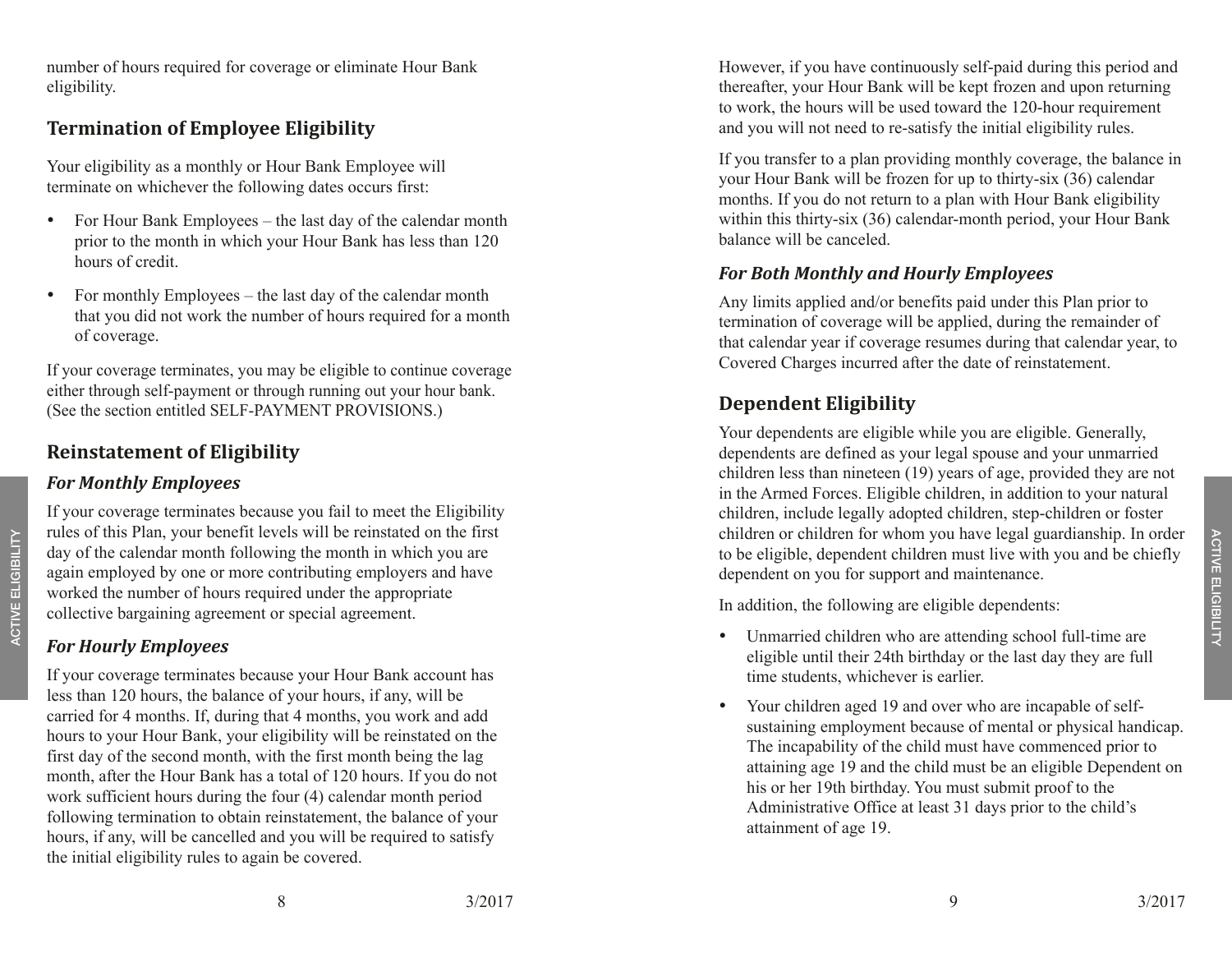Grandchildren and children of dependent children will only be covered if you or your spouse has legal guardianship of the children. This coverage is not automatic. You must make specific application to the Fund.

**NOTE:** The Plan may request proof of dependent status, such as a marriage certificate for a spouse, a birth certificate for a dependent child, or a school certification for a dependent child between the ages of nineteen (19) and twenty-four (24). A custody order or divorce decree may be requested to ascertain if a dependent is eligible under this Plan.

Your dependent's coverage will end on the last day of the month following the earlier of: (i) the month in which the dependent ceases to be eligible, or (ii) on the date your coverage terminates.

## **Disability**

Legal Plan coverage is not extended due to disability. However, you may maintain your coverage until your hour bank is exhausted. You may also elect to self-pay coverage.

## **Military Service**

If you leave employment with a contributing employer for military service, you have the following options:

- If you have an Hour Bank, you may elect to either run-out your Hour Bank or freeze your Hour Bank until you return from military service. If you elect to run-out your Hour Bank when your Hour Bank has less than one month of eligibility, you may then elect to continue coverage through self-payments.
- If you do not have an Hour Bank, you still have the option of electing to self-pay.

You are responsible for notifying the Administrative Office of your discharge from military service. If you properly elected to freeze your Hour Bank when you entered military service, the balance in your Hour Bank will be carried over until you are discharged from military service. Your Hour Bank eligibility will be reinstated the first of the month in which you are discharged. Following reinstatement, Hour Bank eligibility will terminate the first day of

any month your Hour Bank has less than 120 hours. You may make self-payments if you fail to work sufficient hours to reinstate Hour Bank eligibility before the previously frozen Hour Bank runs out.

You must contact the Administrative Office prior to the date your military service begins and notify the Administrative Office once your military service ends.

# **Widow's/Widower's Eligibility**

## *For Monthly Employees*

If you should die while eligible under a Monthly Plan, coverage for your spouse and dependent children will end on the last day of the calendar month for which you earned a month of coverage.

#### *For Hourly Employees*

If you should die while eligible under an Hourly Plan, coverage will continue to your spouse and dependent children for as long as your Hour Bank has sufficient hours to continue coverage. Coverage will terminate on the last day of the calendar month in which the number of hours in your Hour Bank does not equal at least 120 hours.

## *For Both Monthly and Hourly Employees*

Your spouse or your personal representative may be eligible to continue legal coverage on a self-pay basis (see the section entitled SELF-PAYMENT PROVISIONS). Retiree coverage may also be available to your surviving spouse in certain circumstances (see the section entitled RETIREE ELIGIBILITY).

## **Enrollment Forms**

Enrollment in the Legal Plan will be based on the enrollment information obtained by the Alaska Electrical Health and Welfare Fund. However, if you are not a participant in the Health and Welfare Plan, you must file a Legal Plan enrollment form. If you have not previously provided them, please attach true copies of the appropriate marriage certificate, dependent birth certificates, court approved adoption papers, child custody decrees and divorce decree. This information will be used to determine eligibility and help coordinate benefits if you have coverage under more than one legal plan.

active eligibility

**ACTIVE ELIGIBILITY**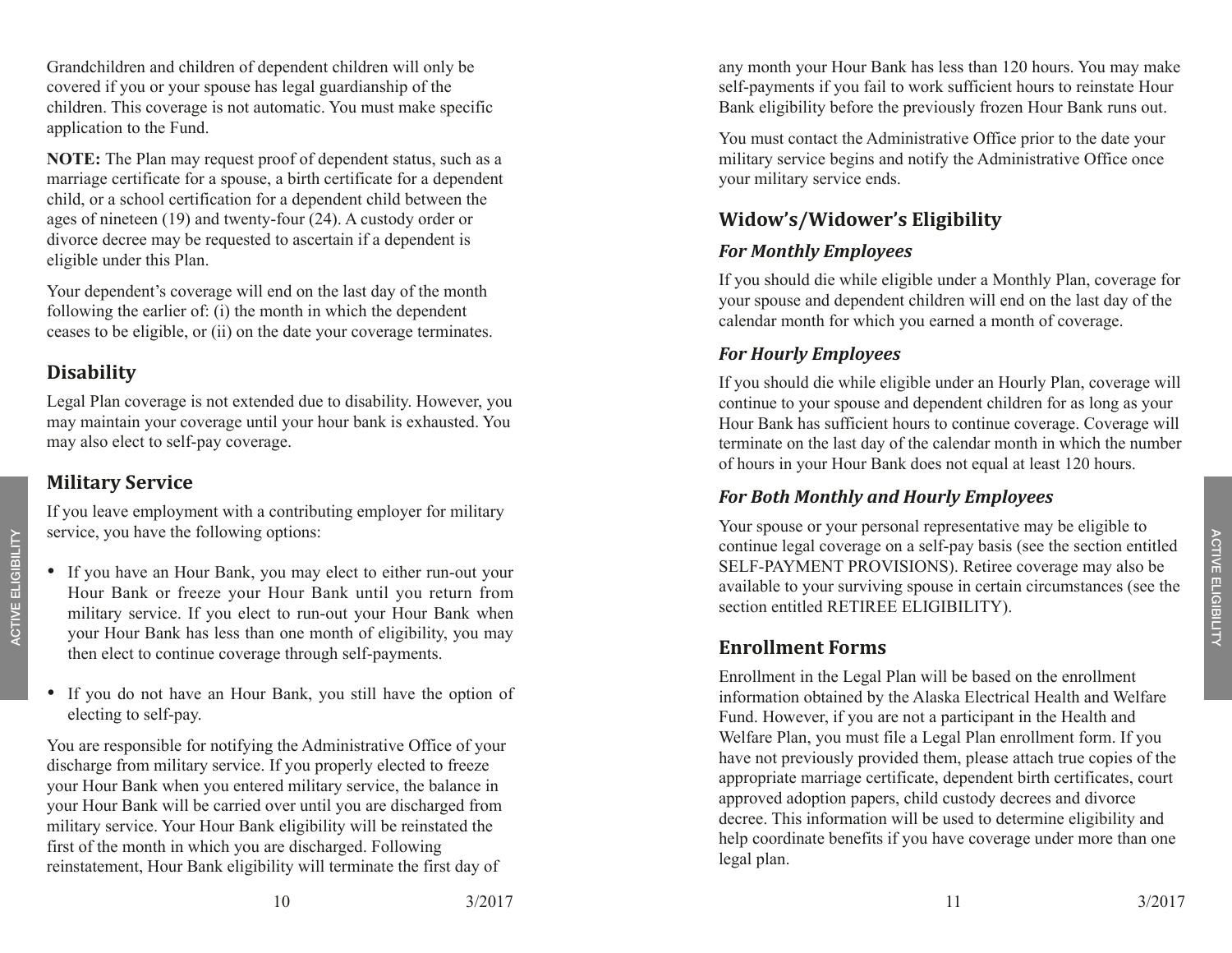# **RETIREE ELIGIBII**

Legal Benefits are available to employees who have retired and satisfied the following eligibility requirements:

# **Eligibility Rules:**

Retired employees are eligible to elect legal benefits if they meet either of the following eligibility criteria:

- (a) A retired employee who has attained at least age 48 and has had:
	- (1) 36 months of eligibility with this Legal Fund, for which retiree funding has been paid, in the 120 months immediately preceding retirement, or
	- (2) 6,240 hours of contributions reported to this Legal Fund, for which retiree funding has been paid, in the 120 months immediately preceding retirement, or
	- (3) 25,000 hours of contributions reported to this Legal Fund, for which retiree funding has been paid, prior to retirement,

(monthly eligibility will be valued at 173.33 hours a month for 2 and 3 above).

- (b) A retired employee who is under age 48, has satisfied one of the conditions above, and
	- (1) Is receiving a Disability Retirement Benefit from the Alaska Electrical Pension Fund, or
	- (2) Is totally disabled as defined by the Alaska Electrical Pension Fund and worked under a collective bargaining agreement with IBEW Local 1547 or a Special Agreement for five (5) years,

Retired employees are eligible on the first of the calendar month coinciding with the date of retirement (or on the first of the calendar month following the termination of eligibility as an active employee under this Plan, if later).

To be retired or in retirement status you must be receiving a monthly pension benefit from the Alaska Electrical Pension Fund or a similar plan provided by an employer contributing to the Alaska

Electrical Legal Fund or you must provide proof of retirement acceptable to the Fund.

Effective January 1, 2012, the surviving spouse of a participant who dies before retiring will be eligible for retiree coverage if, at the time of the participant's death:

- (a) The participant would have been qualified for retiree coverage;
- (b) The participant was age 58 or older; and
- (c) The surviving spouse and the participant had been married for at least three (3) years.

# **Retiree Self-Pay Contributions**

A monthly self-pay contribution is required for retiree legal coverage. Payments are due on the first day of the month for which coverage is requested. For example, your payment for January coverage is due on January 1st. The Plan will not send you monthly notices of payment due. (See the section entitled SELF-PAYMENT PROVISIONS.)

Automatic payment options are available. Please contact the Administrative Office for more information.

These provisions may be subject to change. Therefore, you should contact the Administrative Office to verify contribution requirements prior to your retirement.

As of the date of this summary plan description, the contribution rates are as follows:

| <b>Plan A</b> | <b>Plan B</b>   |
|---------------|-----------------|
| \$20.00/month | $$10.00/m$ onth |

## **Enrollment**

While coverage is available, a retired employee (or eligible surviving spouse) must enroll with the Fund to be eligible for benefits. Enrollment forms are available at the Administrative Office and must be completed at the time of retirement.

If you do not enroll while you meet the eligibility requirements for retiree coverage, you will not be eligible to enroll in the future.

retiree eligibility

RETIREE ELIGIBILITY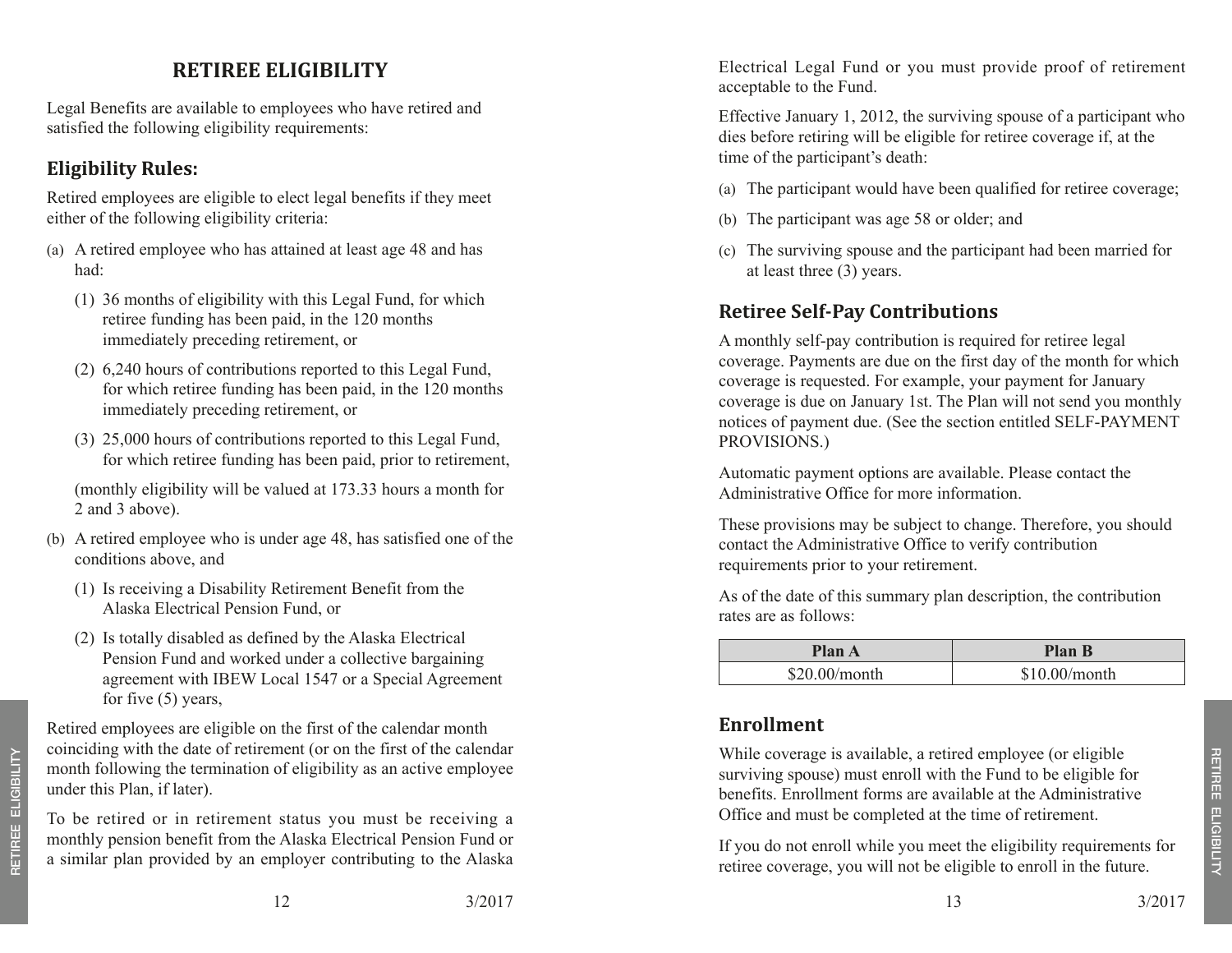#### **Return to Active Employment**

If you return to Active Employment as an Hourly or Monthly Employee eligible for active coverage under the Alaska Electrical Legal Fund, your retiree coverage will be automatically suspended during the period in which you are covered as an active employee by this Fund.

Once your active coverage terminates you will receive an Election of Legal Retirement Coverage letter from the Administrative Office in order to reinstate your retiree coverage.

#### **If Retiree Coverage is Terminated**

If you terminate your retiree legal coverage you may not regain coverage under the Fund unless you re-satisfy the retiree eligibility criteria noted above.

#### **Voluntary Suspension of Retirement**

If you voluntarily suspend payment of your monthly retirement benefits, you must make arrangements to self-pay for your retiree legal coverage since you will no longer be eligible to pay through a voluntary deduction from your monthly pension check. Your selfpayments must begin the first of the month in which your benefit is suspended. If your legal coverage lapses due to nonpayment, you may not be able to re-enroll. (See the section entitled SELF-Payment Provisions.)

## **This program is not guaranteed**

The Board of Trustees is providing this program of retiree benefits to the extent that monies are currently available to pay the cost of such programs. The Board of Trustees retains full and exclusive authority, at its discretion, to determine the extent to which monies are available for this program and to determine the expenditure of such monies for the program. The program is not guaranteed to continue indefinitely. The program may be terminated or modified at any time by the Board of Trustees.

# **Self-Payment Provi sion s**

As the participant, you may elect to continue your current plan of legal services benefits. Coverage may be continued for up to eighteen (18) months if active eligibility is lost due to:

- Termination of employment;
- Reduction in hours worked:
- Your retirement;
- A change in the collective bargaining agreement leading to termination of contributions on your behalf to the legal fund; or
- Any other circumstance.

The continuation coverage offered through self-pay is the same coverage that you had as an active participant. If coverage is modified for active participants, it will be modified for self-pay participants in the same way.

In the event of your death, coverage may be continued in one of two ways:

- Your surviving spouse may elect to continue legal services coverage for the remainder of your spouse's lifetime. The continuation coverage offered your spouse through self-pay is the same coverage that you had as an active participant. If coverage is modified for active participants, it will be modified for self-pay participants in the same way; or
- Your personal representative may elect to continue legal services coverage on your behalf, however, covered legal services will be limited to services for the probate of your estate for up to twenty (24) months.

If you, your spouse, or your personal representative wish to continue coverage through self-payment, an election notice must be returned or post-marked within sixty (60) days of the date of the notice.

The premium due for coverage for the period starting when active coverage ceases through the current calendar month must be paid within forty-five (45) days from the date of the election and must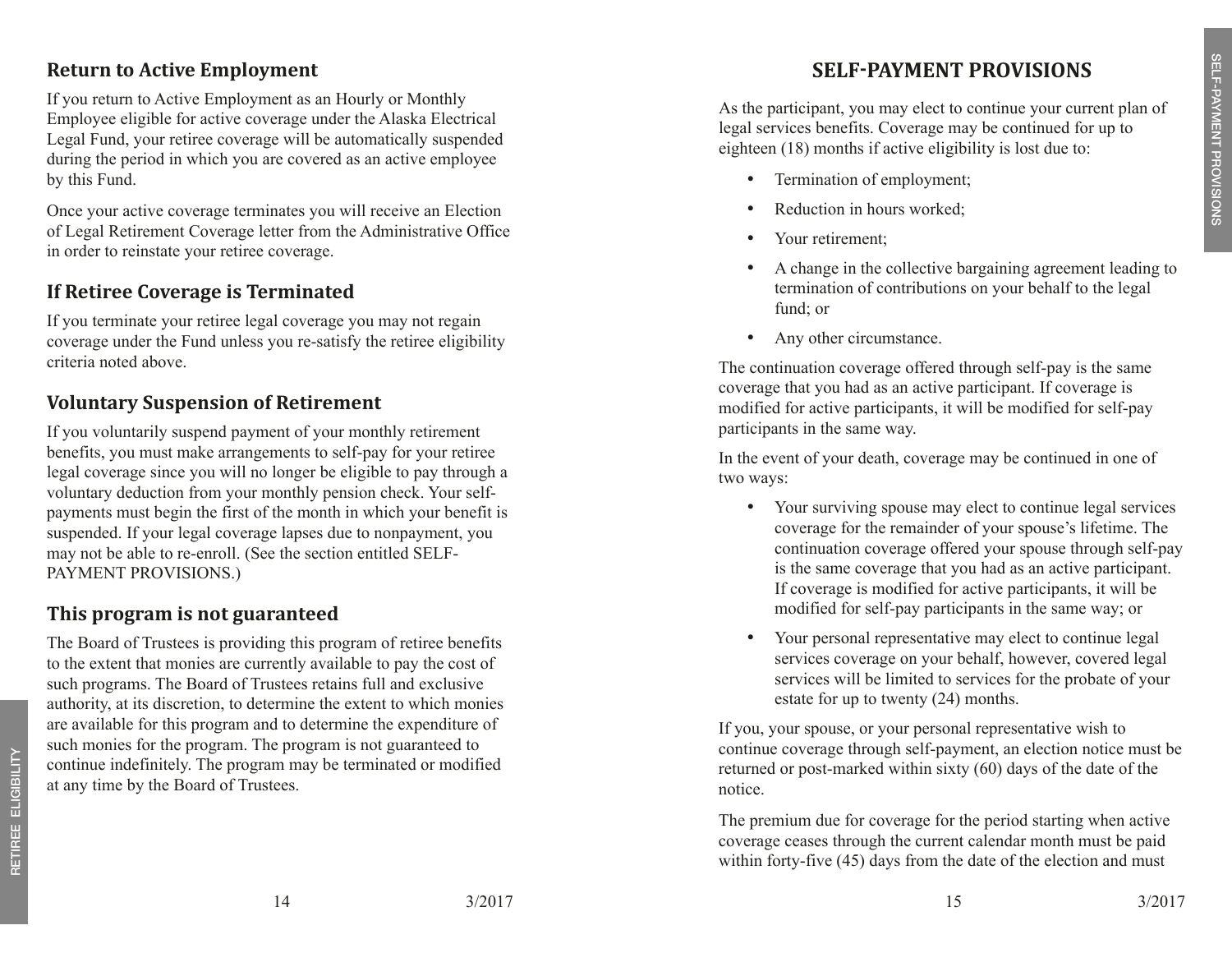include payment for all months retroactive to when your coverage terminated. Thereafter, **payments are due on the first day of the calendar month** for which coverage is requested. For example, your payment for January coverage is due on January 1st. If you make your monthly payment before its due date, your coverage under the Plan will continue without any break. The Plan will not send you monthly notices of payment due.

Although monthly payments are due on the first of the month, you will be given a grace period of thirty (30) days (or the last day of the calendar month, if later) to make each monthly payment. Your continuation coverage will be provided for each month as long as payment for that month is made before the end of the grace period for that month. However, if you make your monthly payment after the first of the calendar month but during its grace period, your coverage under the Plan will be suspended as of the due date (the 1st) and when the payment is received your coverage will be retroactively reinstated (going back to the 1st). This means that any claim you submit while your coverage is suspended will be denied and will have to be resubmitted once your coverage is reinstated.

If you fail to make your monthly payment before the end of the grace period for that payment, you will lose all rights to continuation coverage under the Plan. **That is, if your payment is postmarked after the thirty (30) day grace period (or, if applicable, the last day of the calendar month if later), your payment will not be accepted and your self-pay coverage will terminate.** 

Automatic payment options are available. Please contact the Administrative Office for more information.

## **SUMMARY OF BENEFIT S**

As of the date of this summary plan description, the Plan's benefit payment is shown below.

|                                                         | <b>Plan A</b>                                   | <b>Plan B</b>                                      |
|---------------------------------------------------------|-------------------------------------------------|----------------------------------------------------|
| Plan Payment                                            | 95% of the cost of<br>covered legal<br>services | $65\%$ of the cost of<br>covered legal<br>services |
| Maximum Allowable<br><b>Attorney Hourly Rate</b>        | \$150 per hour                                  | \$150 per hour                                     |
| Maximum Allowable<br>Paralegal Hourly Rate              | \$90                                            | \$90                                               |
| Maximum Benefit per<br>Calendar Year Per<br>Family Unit | \$9,000                                         | \$6,000                                            |
| Lifetime Maximum<br>Benefit per Legal<br>Matter         | \$12,000                                        | \$9,600                                            |

The Plan's payment is a percentage of the hourly rate charged by the attorney or paralegal for covered legal services. Any amount in excess of the Maximum Allowable Hourly Rate will not be considered by the Plan and are the responsibility of the participant or dependent.

Effective July 1, 2015, the Plan will cover charges on a fixed or flat fee basis for bankruptcy, DUI/DWI, adoption and traffic cases provided the legal provider contracts on the basis of a fixed or flat fee for completion of these matters. Coverage for such matters is limited to 50% of the fixed or flat fee, up to a maximum of \$2,500 under Plan A and \$1,750 under Plan B.

The Plan does not cover payment in advance. (See the section entitled HOW TO FILE A CLAIM.)

**Legal expenses that exceed the maximum Plan payment per calendar year are not recoverable in any succeeding calendar year from the Plan, and such legal services expenses are the responsibility of the participant or dependent for payment.**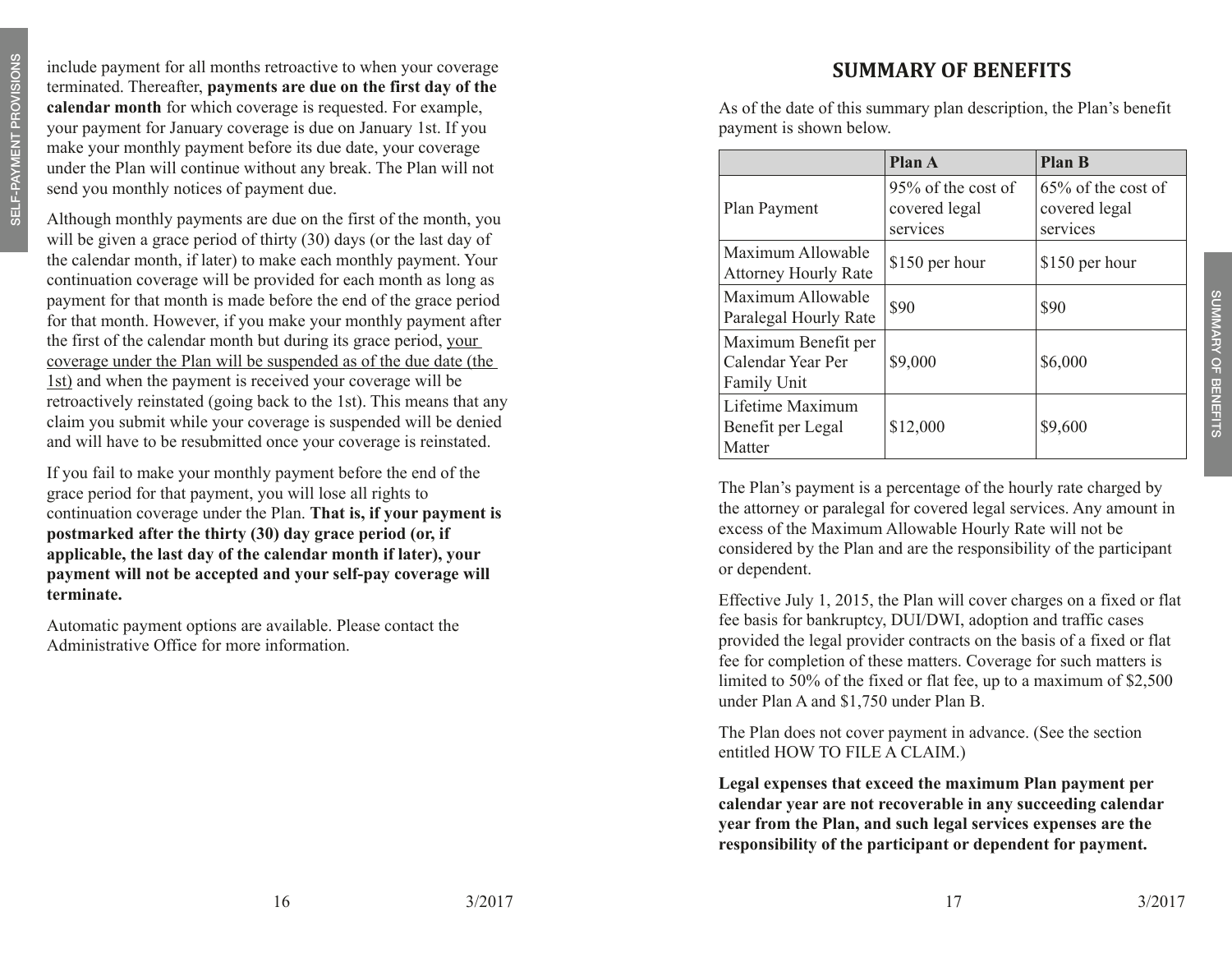# **covered legal service s**

The Plan will pay the cost of the following legal services, as described in the Summary of Benefits, for the following legal services.

## **Consultative Services**

The Plan covers consultative services consisting of legal advice to and general correspondence for a covered participant or dependent, provided by a lawyer through office conference or over the telephone. A maximum of three (3) hours of consultative services are allowed for each legal matter. Consultative services will include:

- (a) The initial interview with a lawyer regarding a covered legal matter before a case is actually opened by the lawyer or declined as a case by the lawyer;
- (b) Family law actions, felonies, misdemeanors or traffic cases not covered under the Plan because of a consecutive year or yearly period exclusion;
- (c) Discussions with an attorney regarding potential defendant actions (civil or criminal) prior to the participant being named in such action; and
- (d) Without litigation involved, discussion with an attorney regarding preventive action or legal check-ups concerning your personal affairs, except for legal matters excluded in the Plan. (See the section entitled LIMITATIONS AND EXCLUSIONS.)

## **Document Preparation**

The Plan covers documents prepared for a covered participant or dependent by a lawyer, including time spent gathering information relative to the preparation of the document and for services performed prior to and subsequent to the completion of the document. The following types of documents are covered by the Plan:

- (a) Wills (with estate planning as requested).
- (b) Real estate papers concerning:
- (1) Sale or purchase (including lease when structured as a sale or purchase) of property to be used as:
	- • A primary residence for the covered participant or dependent, up to a 4-plex;
	- A second home, which is used as a vacation home and is not rented or used for any business or incomeproducing purpose; or
	- Recreational property, which can be vacant land provided it is not used for any business or incomeproducing purpose.
- (2) Landlord/Tenant issues, provided the covered participant or dependent is the tenant.
- (c) Powers-of-Attorney, living wills and medical directives.
- (d) Guardianship papers.
- (e) Prenuptial agreements.
- (f) Non-marital property division.
- (g) Consumer transactions involving items with a purchase price of \$5,000 or greater.
- (h) Agreements informally settling legal disputes covered under the civil litigation section of the Plan, which can be undertaken without court action.

# **Civil Litigation**

Civil litigation includes pretrial preparation, trial, hearing or appearance before any court or any administrative tribunal of the federal, state, or local government, unless such litigation is excluded under this Plan. The following types of civil litigation are covered:

- (a) Defendant actions in which the covered participant or dependent is a respondent or defendant.
- (b) Applications for restraining orders or other injunctive relief to protect a covered participant or dependent from bodily injury, harassment or other physical, mental or emotional harm, or a

covered legal services

COVERED LEGAL SERVICES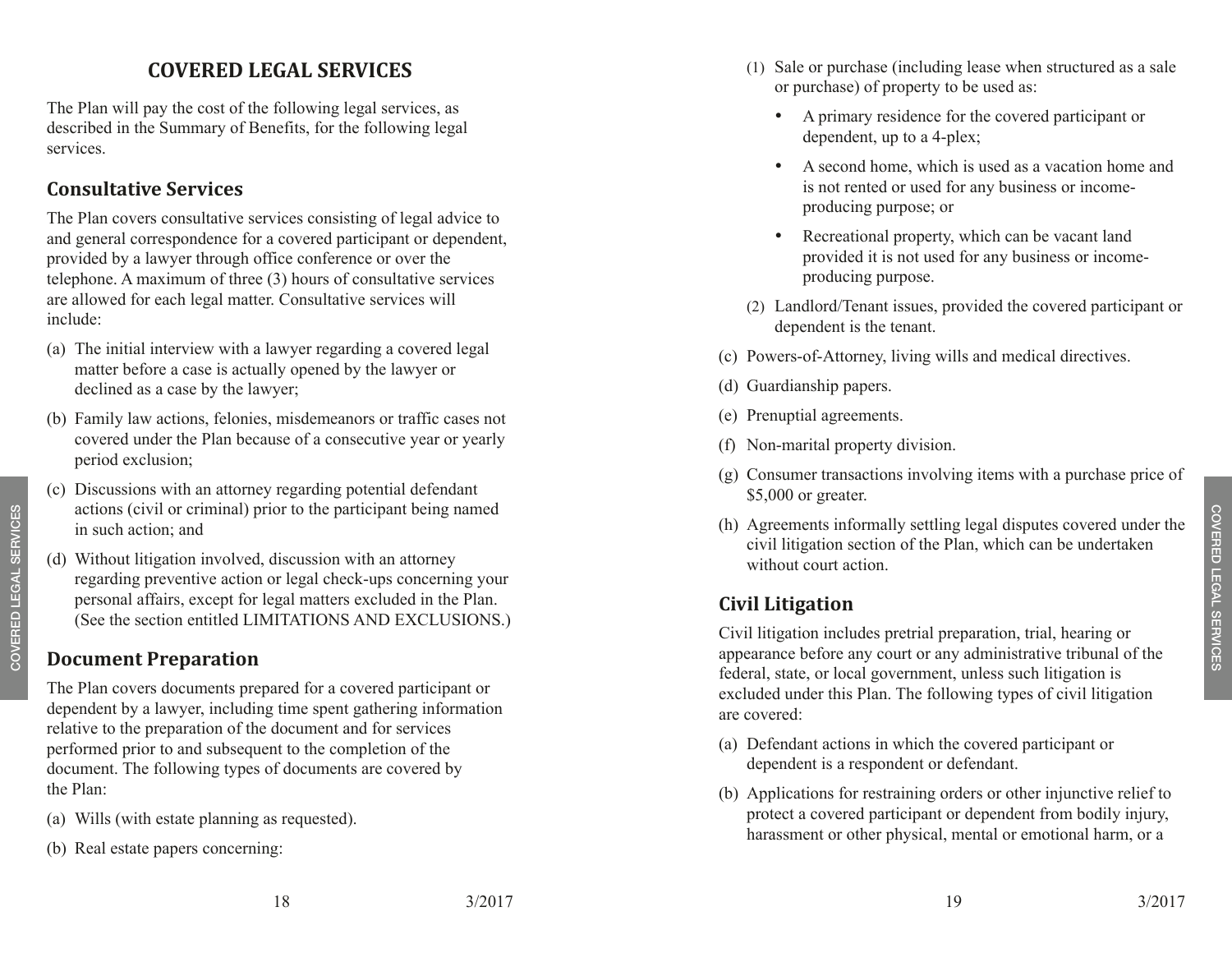loss of or damage to the covered participant's or dependent's property.

- (c) The following types of plaintiff actions:
	- (1) Consumer transactions arising out of contract relationships
	- (2) Personal bankruptcy (voluntary or involuntary)
	- (3) Change of name actions
	- (4) Administrative agency proceedings
- (d) Probate actions for probate of the estate of the participant, spouse or dependent child, or asserting the personal rights of the participant, spouse or dependent child to an inheritance.
- (e) The following types of family law actions:
	- (1) Termination of marriage for the covered participant only
	- (2) Adoption
	- (3) Enforcement or modification of support and custody orders
- (f) Family law actions are limited as follows:
	- (1) Only one (1) termination of marriage action shall be covered under the Plan in any three (3) consecutive year period;
	- (2) Only one (1) legal matter concerning divorce modification, support or custody (including visitation) or a combination thereof shall be covered under the Plan in any one (1) calendar year; and
	- (3) Only one (1) legal action against a participant or dependent husband or wife being sued for child support by a State Child Support Enforcement Division shall be covered under the Plan in any consecutive three (3) -year period.

Note: Up to three (3) hours of consultative services may be provided if the consecutive year or yearly period limitations on family law actions apply.

## **Criminal and Juvenile Litigation**

The following matters are covered:

- (a) Felony cases, as defined under Alaska or Federal Law, which are limited to only 1 felony case or additional felony cases arising out of one event shall be covered under the Plan in any five (5) consecutive year period.
- (b) Misdemeanor cases, as defined under Alaska or Federal Law, which are limited to only one (1) Driving While Intoxicated or Reckless Driving case, driving with license suspended, or similar traffic misdemeanor case or cases arising out of one event shall be covered under the Plan in any five (5) consecutive year period.
- (c) Traffic infraction cases covering moving and other serious violations that might incur penalty points or result in the loss or suspension of driving privileges, which are limited to only 1 traffic infraction case or cases arising out of one event including but not limited to speeding, stop sign violations, failure to yield, driving too fast for conditions, or careless or negligent driving, shall be covered under the Plan in any five (5) consecutive year period.

This limitation will not apply to traffic infraction cases arising out of an accident which might lead to civil liability against the participant or dependent.

(Parking violations are excluded from coverage.)

Note: Up to three (3) hours of consultative services may be provided if the consecutive year or yearly period limitations on felony, misdemeanor, or traffic infraction cases apply.

The following types of service are covered:

- (a) Arranging bail and for release thereon;
- (b) Appearances required to represent the covered participant or dependent to protect or further his interests;
- (c) Pertinent legal research, preparation of motions, petitions, pleadings, and plea negotiations;
- (d) Representation at trial; and

covered legal services

COVERED LEGAL SERVICES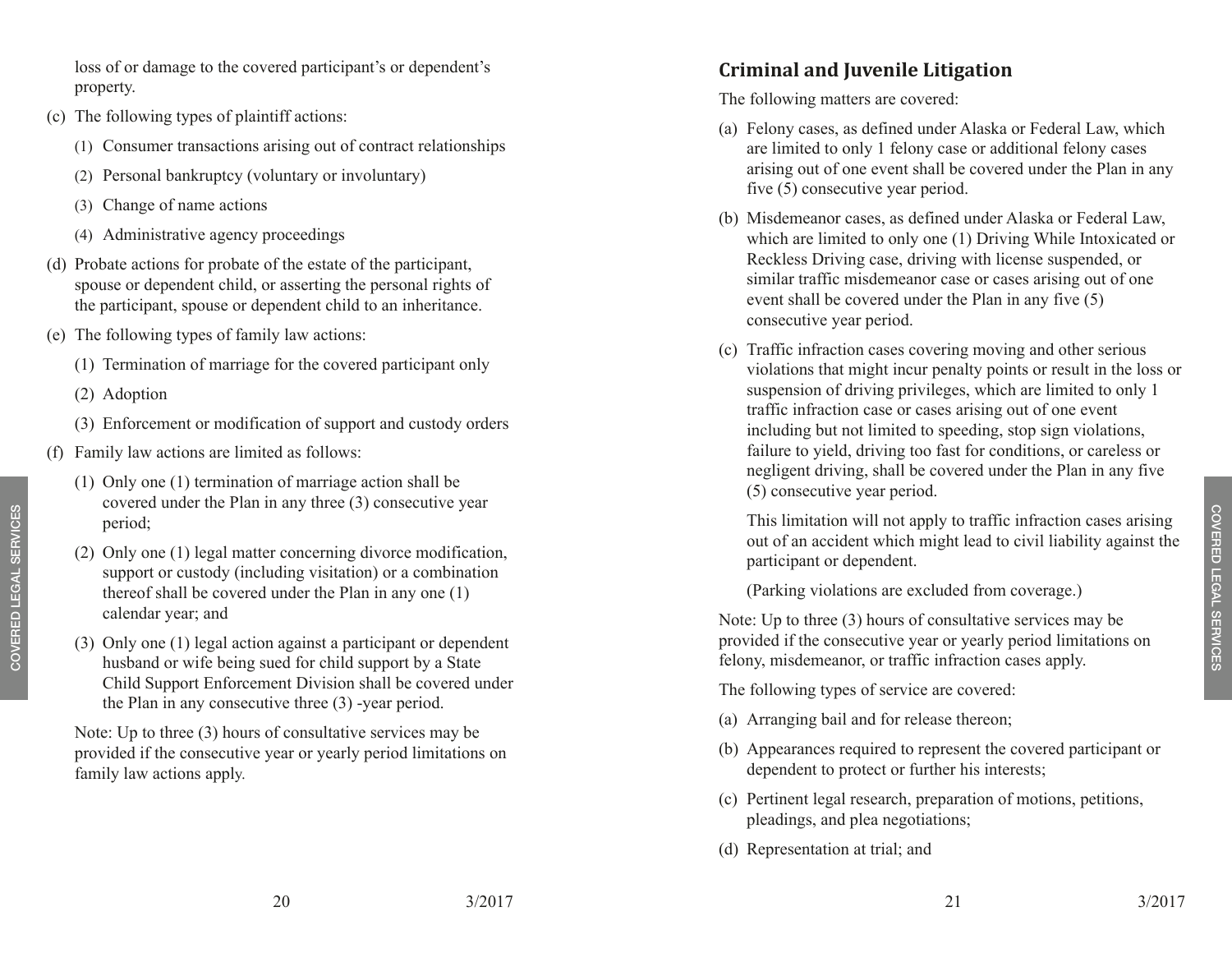(e) Perfection of all rights to appeal of the covered participant or dependent, if appropriate and desired by the covered participant or dependent.

#### **Investigative Services and Expenses**

The Plan will cover the following investigative services and expenses incurred by a covered participant or dependent, in connection with a legal matter covered by the Plan:

- (a) Investigation and research performed by a lawyer or others under his direction in ascertaining facts, finding and taking statements of witnesses and gathering information of any kind that may be reasonably necessary for the adequate legal representation of the covered participant or dependent.
- (b) Witness fees and costs, including expert witness and custody investigations.
- (c) Court costs in civil and criminal actions in which the covered participant or dependent is a defendant. Court costs does not include the opposing plaintiff attorney's fees or costs.
- (d) Out-of-pocket expenses, which are limited to:
	- (1) Depositions, tapes, transcribing or stenographic fees, printing and copying
	- (2) Long distance toll calls, facsimile and telegrams
	- (3) Photography exhibits or other necessary photography use
	- (4) Scientific or technical assistance, reports or tests including medical examinations
	- (5) Bail bond premiums not to exceed \$1,000 per case
	- (6) Postage

covered legal servi COVERED LEGAL SERVICES

- (7) Courier or messenger costs
- (8) Legal documents obtained from State or Federal agencies in furtherance of or to complete a civil or criminal matter, or filing fees of such legal documents
- (9) Publication fees in civil probate, family law and adoption actions
- (10) Polygraph costs
- (11) Computer research charges, (including but not limited to Motznik, Lexis/Nexis)
- (12) Custody investigation costs
- (13) Guardian ad litem
- (14) Placement reports or home study costs
- (15) Payment in plaintiff actions of court filing fees or service process costs
- (16) Travel expenses, including reasonable hotel, cab/car rental, coach airfare and parking, for the attorney or witness only, as necessary
- (17) City, county, borough or state service tax for the allowable charges
- (18) DNA/paternity testing allowed if in conjunction with obtaining custody or in defense of child support

## **Mediation/Arbitration**

Effective July 1, 2015, the Plan will cover charges for mediation or arbitration conducted by an attorney or a certified mediator or arbitrator provided that the matter at issue is not otherwise subject to limitation or exclusion under the Plan.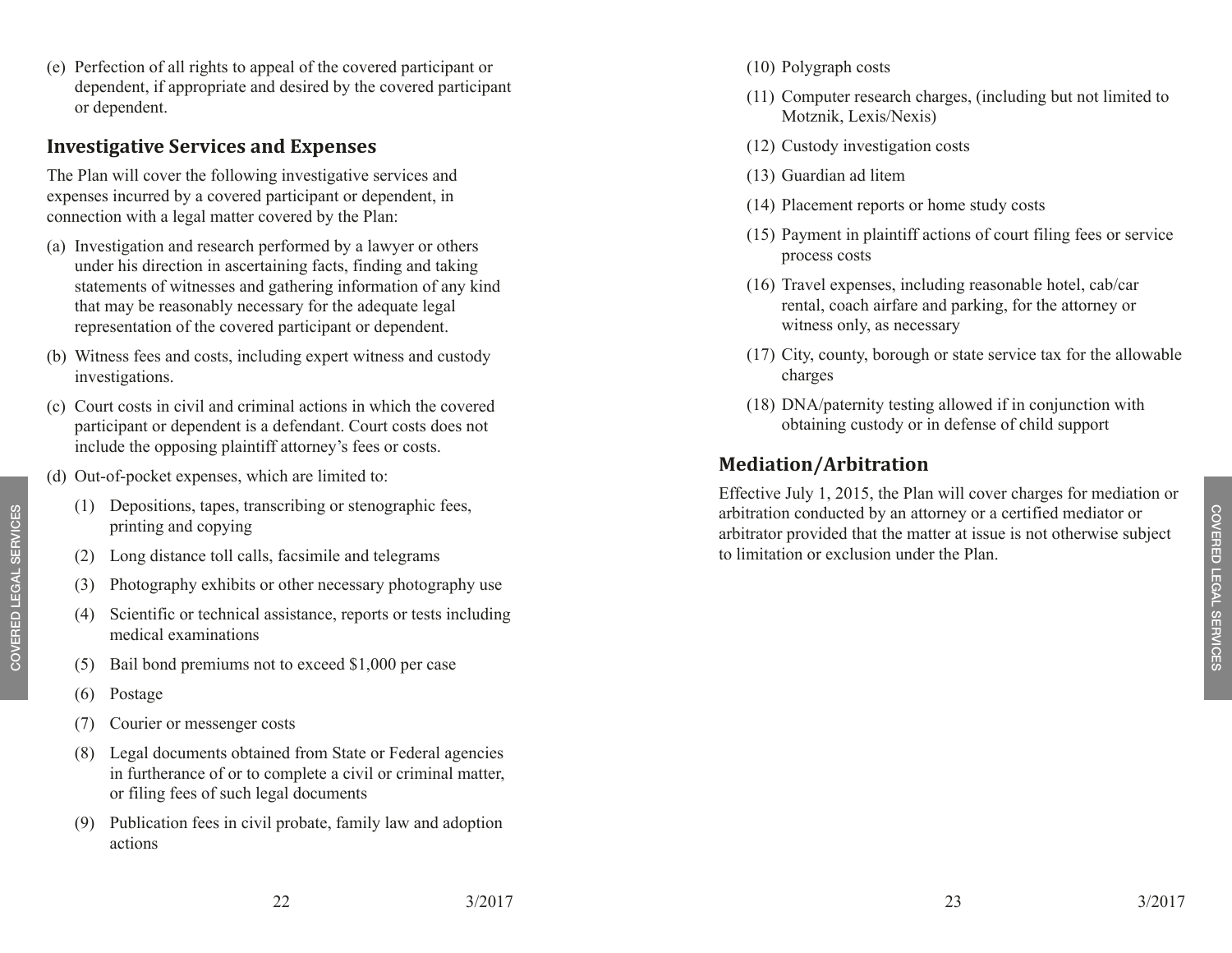## **LIMITATIONS AND Exclusion s**

The following services are excluded. No payment shall be provided by the Plan.

- (a) **Actions, proceedings, or other matters involving a controversy, dispute, or problem arising between a covered participant or dependent and an employer.** This includes actions, proceedings and other matters including but not limited to internal business management rules or policies regarding employment, involving a controversy, dispute or problem between a covered participant or dependent and an employer, its officers or agents.
- (b) **Actions, proceedings or other matters between a covered participant or dependent and the union or local unions or labor organizations, their officers, or agents.** This includes actions, proceedings and other matters, including but not limited to the governing constitution, rules, regulations or policies of the union or local unions or a labor organization involving a controversy, dispute or problem between a covered participant or dependent and the union or local unions and their respective officers or agents.
- (c) **Actions or proceedings under certain federal laws.** This includes any proceeding or action against any employer or its officers or agents or against or involving the union or local unions or their officers or agents or against or involving any other employer or labor organization in any matter arising under the National Labor Relations Act or the Labor-Management Relations Act. This also includes any proceeding where a labor organization would be prohibited from defraying the costs of legal services by the provisions of the Labor-Management Report and Disclosure Act of 1959.
- (d) **Actions or proceedings against the Plan or Trusts or by the Plan or Trusts against the covered participant or dependent.** 
	- (1) The initiation by a covered participant or dependent of any action or proceeding against this Plan, Fund, Trustees, employees, or agents of this Plan; the initiation of any action or proceeding against any other joint Trust or Plan of the Alaska Chapter of the National Electrical Contractors

Association and Local 1547 of the International Brotherhood of Electrical Workers, or the Trustees, employees or agents of such joint Trusts, and the initiation of any proceeding against any other employer-union trust or its trustees, employees or agents; and

- (2) Legal services to defend a covered participant or dependent from any action or proceeding taken by this Plan; legal services to defend a covered participant or dependent from any action or proceeding taken by any other joint Trust or Plan of the Alaska Chapter of the National Electrical Contractors Association and Local 1547 of the International Brotherhood of Electrical Workers or the Trustees, employees or agents of such joint Trusts; and legal services to defend a covered participant or dependent from any action or proceeding taken by any other employer-union trust or its trustees, employees or agents.
- (e) **Business ventures.** Services in connection with any business venture or other matter in which, for Federal Income Tax purposes, the cost of legal services would normally constitute a business expense or capital investment.
- (f) **Legal representation if available from other sources**. Any legal proceeding in which the covered participant or dependent is entitled to legal representation or reimbursement for the costs from any source other than this Plan regardless of whether or not the covered participant or dependent perfects or exercises this right to legal representation or reimbursement. Provided, however, that legal service benefits may be coordinated with this Plan under the Coordination of Benefits provision. In addition, a covered participant or dependent who, by reason of his indigency or low income is entitled as a right to legal services provided by either governmental or voluntary agencies shall obtain services under this Plan.
- (g) **Personal injury, Workmen's Compensation cases, and cases taken on a contingent fee arrangement.** Personal injury plaintiff cases, Workers' Compensation cases, and any other legal actions in which the services of a lawyer are normally available to the participant on a contingent fee arrangement are excluded, however the Plan will provide coverage for Investigative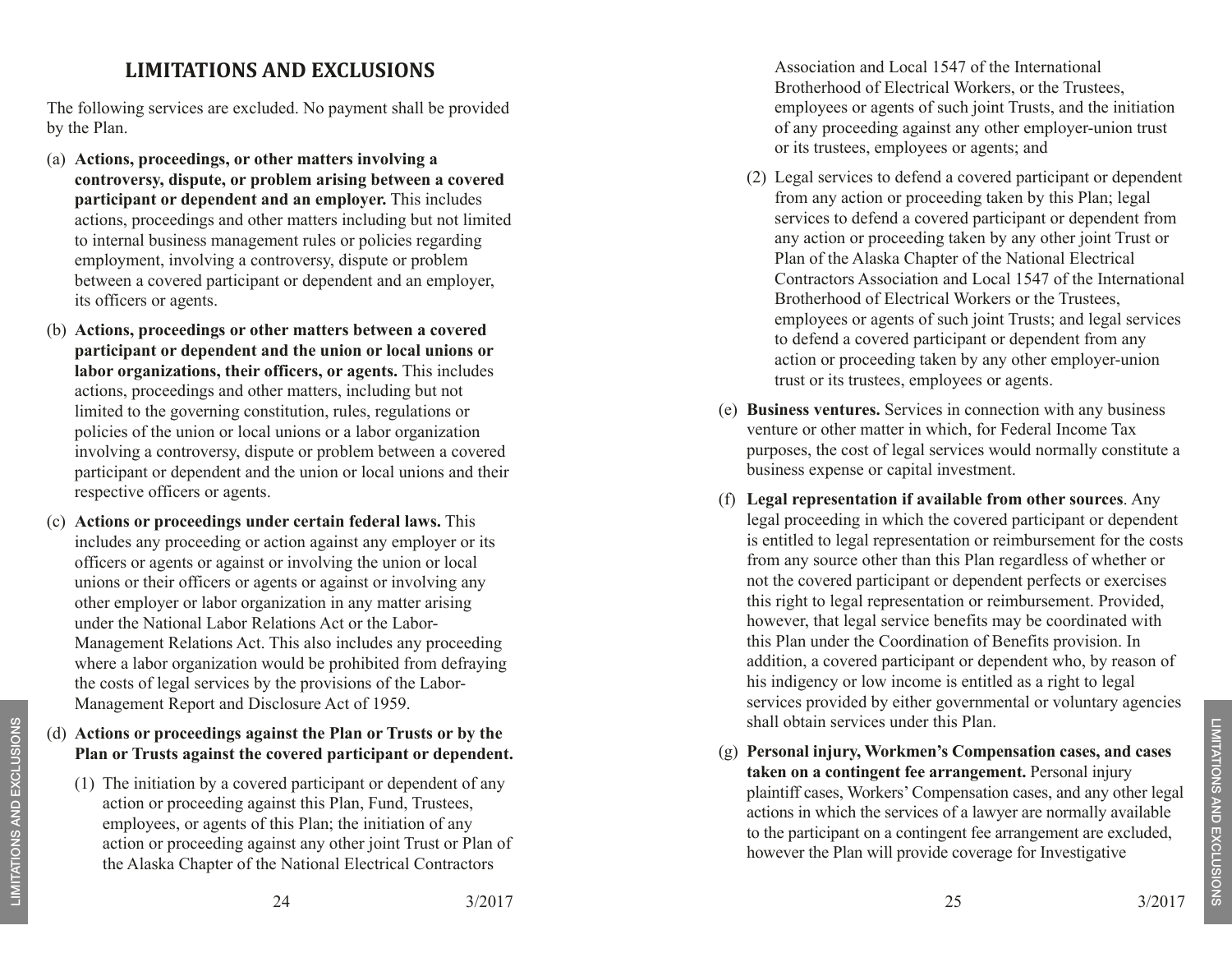Services and Expenses, not to exceed \$1,000 per case for the covered participant or dependent in a personal injury plaintiff case or a case taken on a contingent fee arrangement.

- (h) **Small claims court.** Any proceeding in small claims court up to and including \$2,000. The covered participant or dependent is entitled to a limited Consultative Services benefit in order to determine the manner in which to handle such a case.
- (i) **Certain payments, fees or costs.** Payments of fines, assessments, penalties, forfeitures, cash bonds, and civil damages in any action, proceeding or matter.
- (j) **Action by a spouse or divorced spouse against a covered participant in certain actions.** Any action brought against a covered participant by a spouse or divorced spouse, if such action alleges failure to make payments of child support or alimony in the manner and in the amount specified in the court order. This exclusion will not apply to the first such action brought against a covered participant in this Plan.
- (k) **Expenses and fees not specified under the Plan**. Expenses and fees for services not specifically covered under Investigative Services and Expenses.
- (l) **Expenses and fees for services arising out of completing or filing income tax returns for a participant or dependent** .
- (m) **Expenses or fees for services performed by a person related to the covered participant or dependent by blood, marriage, or adoption or who is a resident of the covered participant's or dependent's household** .
- (n) **Lawyer's fees assessed against a covered participant or dependent by the court.** This exclusion does not apply to the fees of the covered participant's or dependent's own lawyer.
- (o) **Legal services provided by a lawyer before the participant or dependent becomes eligible or during any period of ineligibility.** This exclusion does not apply in the following situation:

If the case of a probate of the estate of either a deceased participant or participant's spouse or dependent child commenced when the participant was eligible, who thereafter becomes ineligible, the Plan will cover the probate of the estate under the usual coverage of the Plan for a period of two (2) years from the date of death.

The ineligible participant or dependent and the authorized lawyers handling the probate pending shall not incur any other legal service expense for other matters chargeable for payment to the Plan until the participant is eligible again.

- (p) **Class actions, interventions or amicus curiae (friend of court) filings.** Class actions, interventions or amicus curiae (friend of court) filings or other actions not involving the personal, immediate and direct interest of the covered participant or dependent.
- (q) **Duplication of legal services previously claimed and relating to the same cause of action** .
- (r) **Actions which are frivolous or disproportionate in legal cost to benefit by the participant or covered dependent.** Actions which are considered frivolous in the judgment of the lawyer, or that are disproportionate in legal cost to the possible benefit to be gained by the participant or dependent. Any matter in which the total value in dispute is less than \$2,000. Limited consultative services up to three (3) hours is allowed by the Plan.
- (s) **Expenses for termination of marriage for anyone other than the covered participant.** Expenses for legal services for termination of marriage are limited to those incurred by the covered participant only. Expenses for legal services incurred by a covered minor dependent child shall also be covered in a case involving custody.
- (t) **Real estate or housing transactions not for personal or vacation residence or property of covered participant or dependent.** The Plan does not cover real estate purchases for investment purposes or real estate purchased with the intent to lease the property.
- (u) **Probate actions against the will of the deceased covered participant by dependents or against the disposition of the estate.** Actions in probate or otherwise brought by a deceased covered participant's dependents who are also covered under

limitations and exclusions

LIMITATIONS AND EXCLUSIONS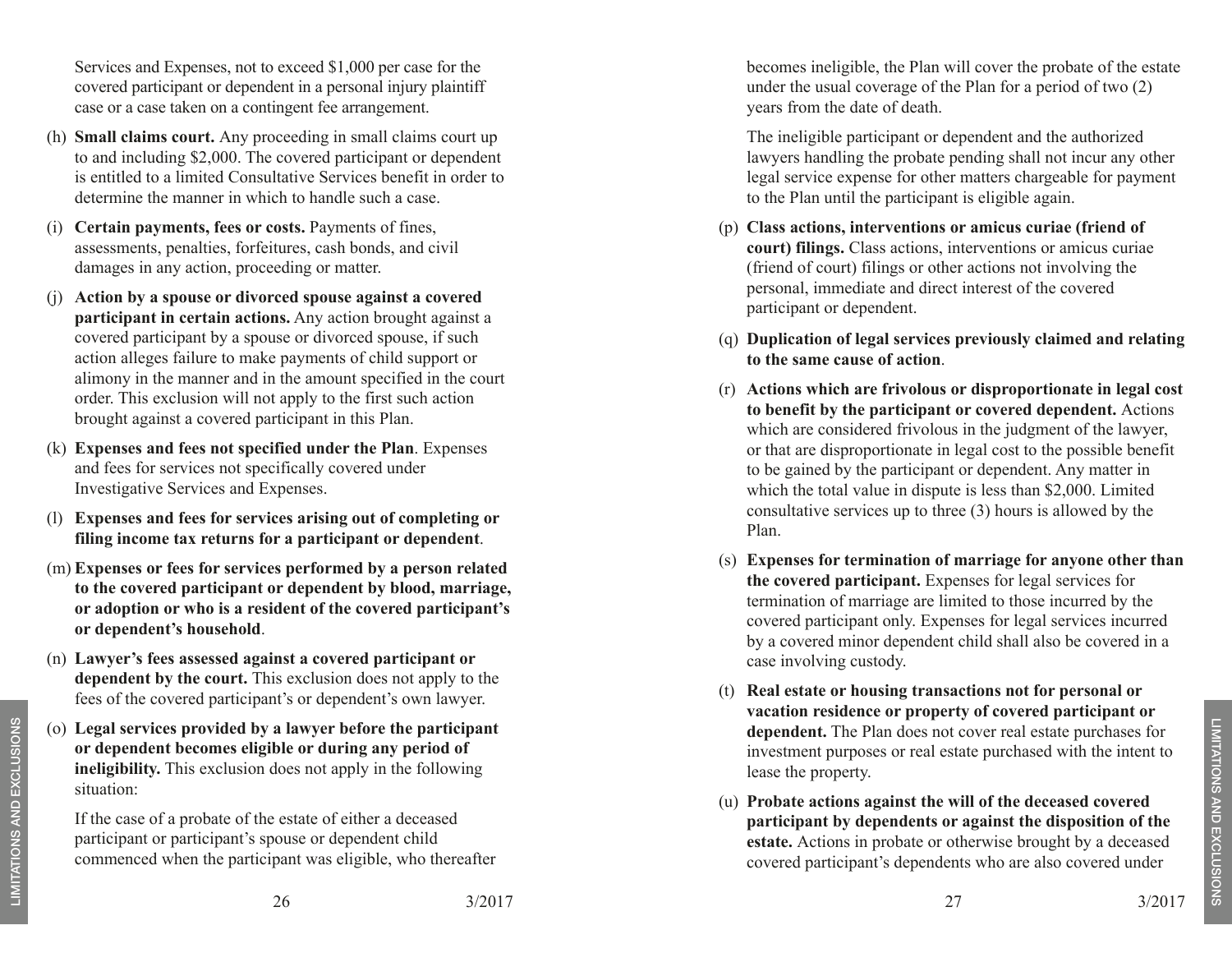the Plan, contesting the validity of the will of the deceased covered participant or the disposition of the estate.

- (v) **Cases with a likelihood of a conflict of interest between a covered participant or dependent without the consent of the covered participant.** Legal services to a covered dependent concerning matters in which there is a likelihood of a conflict of interest between the covered participant and the dependent, unless the covered participant consents to the receipt of such services by the dependent. This provision does not apply to legal services permitted to a covered dependent specifically in such matters elsewhere in the Plan. In addition, such covered dependent shall be entitled to legal services up to the time the conflict of interest is identified by the lawyer and the covered participant's consent is requested, and refused.
- (w) **Payment for legal services provided and costs incurred more than one (1) year prior to claim submission date.**
- (x) **Resolution of parking violations.**
- (y) **The following out-of-pocket costs are excluded:**
	- (1) Meals
	- (2) Travel time
	- (3) Participant or dependent travel
	- (4) Adoption agency fees or physical exams for adoptions
	- (5) Psychological exam/evaluation
	- (6) Cost bonds
	- (7) Real estate closing costs such as title search or title policy
	- (8) Real estate appraisals
	- (9) Time to prepare billings to the Plan
	- (10) Time to consult with the Administrative Office regarding a case, invoice or written correspondence
	- (11) Interest or late fees
	- (12) File setup fees.

# **how to file a claim**

# **Claim Filing Procedure**

In order to receive payment for your claims, the procedure outlined below must be followed:

- (1) Check to see if the services you need are covered by the Plan. While the legal benefits are broad in coverage, the Plan does not pay for all expenses that may be incurred, and not all types of legal matters are covered. Review this Summary Plan Description or contact the Administrative Office for a detailed explanation of your benefits. If you are unsure about your eligibility or whether a legal matter is covered, please contact the Administrative Office. Charges exceeding the Plan benefits and charges for legal services not covered by the Plan are your responsibility.
- (2) Select an attorney. The choice of an attorney is entirely up to the Participant or Beneficiary. You may use either:
	- A Participating Attorney (from the list of participating law firms available at the Administrative office or at www.aetf.com) who has agreed to perform legal services under the Plan at a reduced rate, or
	- A Non-participating Attorney. If you choose to use a Non-participating Attorney, contact the Administrative Office before your appointment to request the necessary documents be forwarded to your attorney.

In order to be included as a Participating Attorney, the attorney is required to submit a form to the Administrative Office, which states that they are a member in good standing of the bar in the State of Alaska, retain malpractice insurance and agree to charge the Fund's participants a reduced hourly rate.

The list of Participating Attorneys changes throughout the year. Inclusion on this list is not a guarantee by the Fund or Trustees as to the capabilities of the Participating Attorney. We recommend that you seek recommendations from friends, families or coworkers about attorneys that have

how to file a claim

HOW TO FILE A CLAIM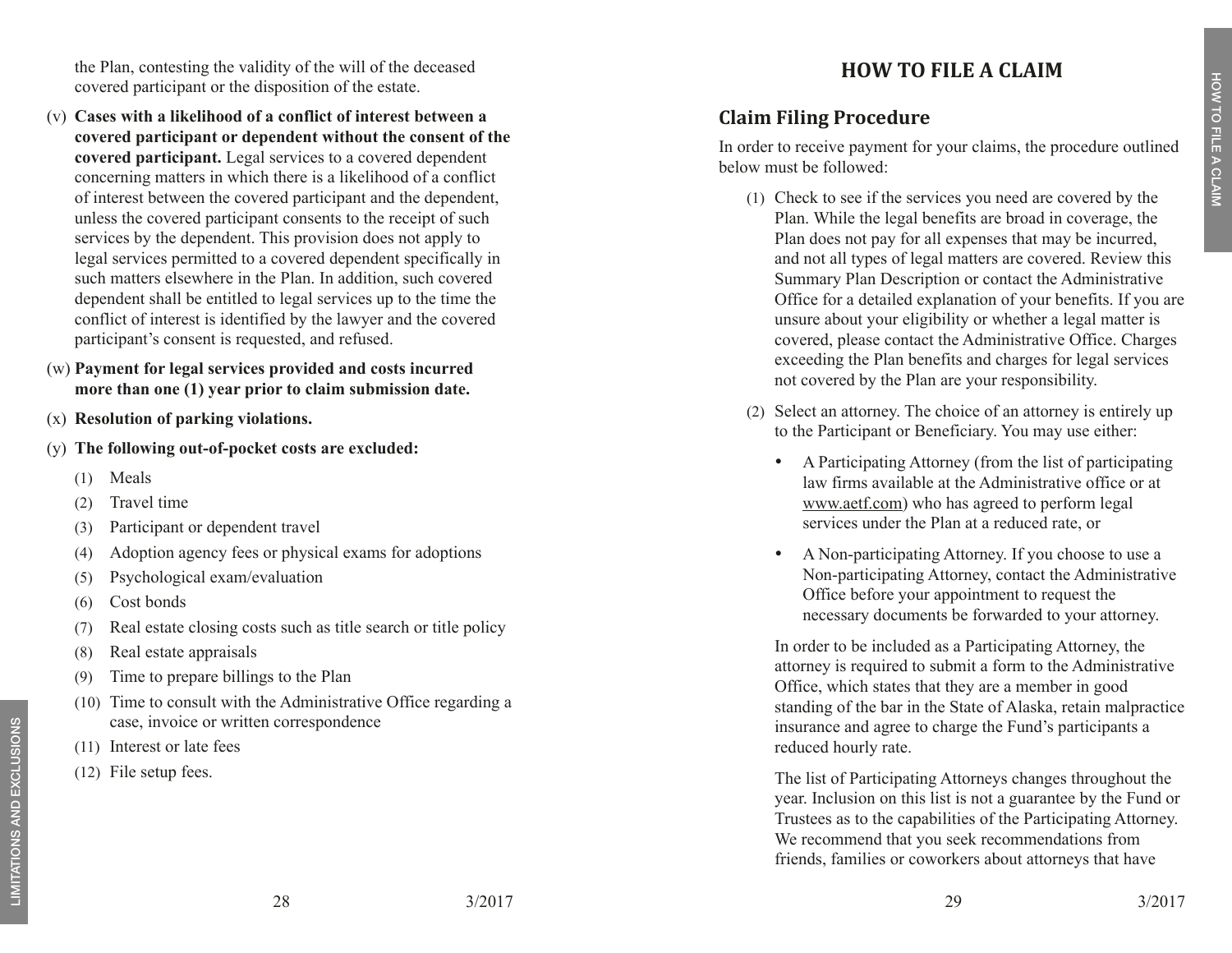provided excellent service. You may also want to contact the bar association to identify attorneys with specialized expertise. The Alaska Bar Association provides a free referral service. You can access information about this service at www.alaskabar.org.

Benefits for the Legal Plan are based on a percentage of an allowable hourly rate (see the section entitled SUMMARY OF BENEFITS) as determined by the terms of your plan. Should you choose an attorney (Participating or Nonparticipating) that charges above the allowable hourly rate, you are responsible for *all* hourly charges that exceed that rate or the annual or lifetime limits of the Plan.

- (3) Complete the Participant Statement and Attorney Intake Form and submit the forms to the Administrative Office. You must fill out a Participant Statement and your attorney must complete the Attorney Intake Form. These forms should be submitted with the itemized bill to the Administrative Office. Participating Attorneys have these forms in their offices. Non-participating attorneys will receive these forms with the information sent from the Administrative Office.
- (4) Submit a Claim. Following receipt of legal services, you or your attorney must submit a claim in writing to receive reimbursement from the Plan. All attorney statements for legal services provided and for costs incurred must be submitted to the Administrative Office within one (1) year from the date the legal services were provided or the costs were incurred. In order to avoid denial of any portion of the attorney billing due to untimely submission, interim monthly itemized billings should be submitted to the Administrative Office for protracted legal matters or court actions. Itemized billings submitted past the one (1) year period will not be paid.

Many attorneys will bill the Plan directly for services you receive. Remember – it is your responsibility to ensure your claims are filed in a timely manner.

Whether received from the attorney or the participant, the claim must include the following information:

- Participant's social security number (or alternate Plan ID number) and the name of the individual receiving the services
- Attorney's name
- Case/File number or description of legal matter
- Detailed description of services provided including the date of service, hours billed and hourly rate for attorney and paralegal services
- Itemized list of all other costs.

The Plan may require additional information to process the claim. If additional information is needed, you will be notified in writing. Failure to provide the requested information may result in the denial of a claim for benefits.

You will receive an Explanation of Benefits (EOB) when the claim has been processed. Please review the EOB for accuracy of the bill received. Unless the bill clearly indicates that the claim has been paid in full, payment will be made to the attorney.

## **Claim Appeals**

If your claim is denied in whole or in part, you may appeal to the Plan for review of the denied benefit claim.

Submit a written claim appeal to the Board of Trustees. Your appeal must be made in writing to the Plan's Administrative Office within 60 days of the initial notice of the adverse benefit determination, or else you will lose the right to appeal the denial. If you do not appeal on time, you may also lose your right to file suit in court, as you will have failed to exhaust your internal administrative appeal rights, which is a prerequisite to bringing suit.

Your written appeal should state the reasons you believe your claim should not have been denied. It should include any additional facts and/or documents that your believe support your claim.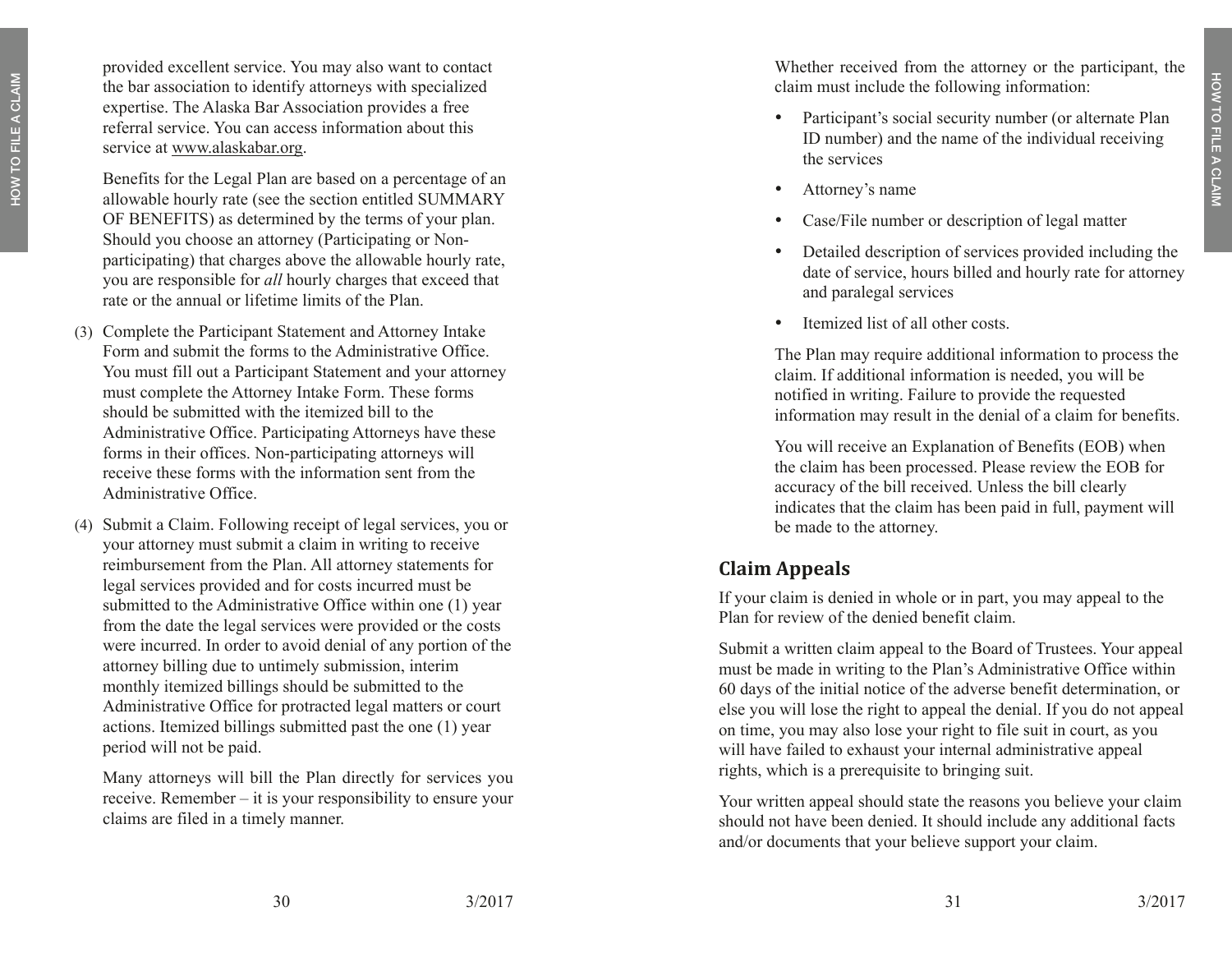The Board of Trustees' Appeals Committee will review and decide your appeal at its next quarterly meeting. If an appeal is received less than 30 days before the next quarterly meeting, consideration of the appeal may be postponed (if necessary) until the second quarterly meeting following receipt of the appeal.

The Appeals Committee shall consist of at least one employer and one labor organization Trustee. The Appeals Committee will review the administrative file, which will consist of all documents relevant to the claim. It will also review all additional information submitted by or on your behalf. The review will be without deference to the initial denial.

The Plan will provide you with written notification of the Appeals Committee's decision. The decision will set out the specific reasons for an adverse decision.

## **general provi sion s**

In no legal service cases under the Plan shall the Trustees or agents of the Plan, the unions or their agents or the employers or their agents infringe upon the independent exercise of the professional judgment of the lawyer furnishing legal services under the Plan. The confidential relationship between lawyer and client shall be preserved. The participant or dependent shall be considered the sole client of the lawyer.

## **Coordination of Benefits with Other Legal Plans**

If Benefits under any other group legal services program are available to a covered participant or dependent for expenses also covered by this Plan, this Plan will pay its regular benefits either in full or in a reduced amount which, when added to the benefits payable by the other group legal services program, will not exceed 100% of covered expenses. Coordination of benefits will also be made by this Plan not to exceed 100% of the covered expenses if both a participant and his or her spouse are each individually eligible for legal service benefits under this Plan. In no event shall a covered participant or dependent recover more than the total expenses incurred. A covered participant or dependent shall report the existence of another group legal services plan to this Plan or dual coverage under this Plan so that proper coordination of benefits can be made and reimbursements made to this Plan in case of overpayment.

#### **Reimbursement to the Fund of Legal Service Fees including Expense if Recovered from a Third Party**

A lawyer providing reimbursed services under the Plan shall reimburse the Alaska Electrical Legal Fund, by preference and priority, for the legal service fees including expenses (i.e. attorney fees and costs), incurred by the client participant or dependent and paid by the Plan, in such amounts as are recovered from a third party; provided, however, that if the settlement or recovery is contingent upon the compromise of attorney fees and costs in excess of \$500 in part or in whole, the lawyer shall request a consideration of a partial or complete waiver of this provision from the Plan, as is reasonable under the circumstances of the case.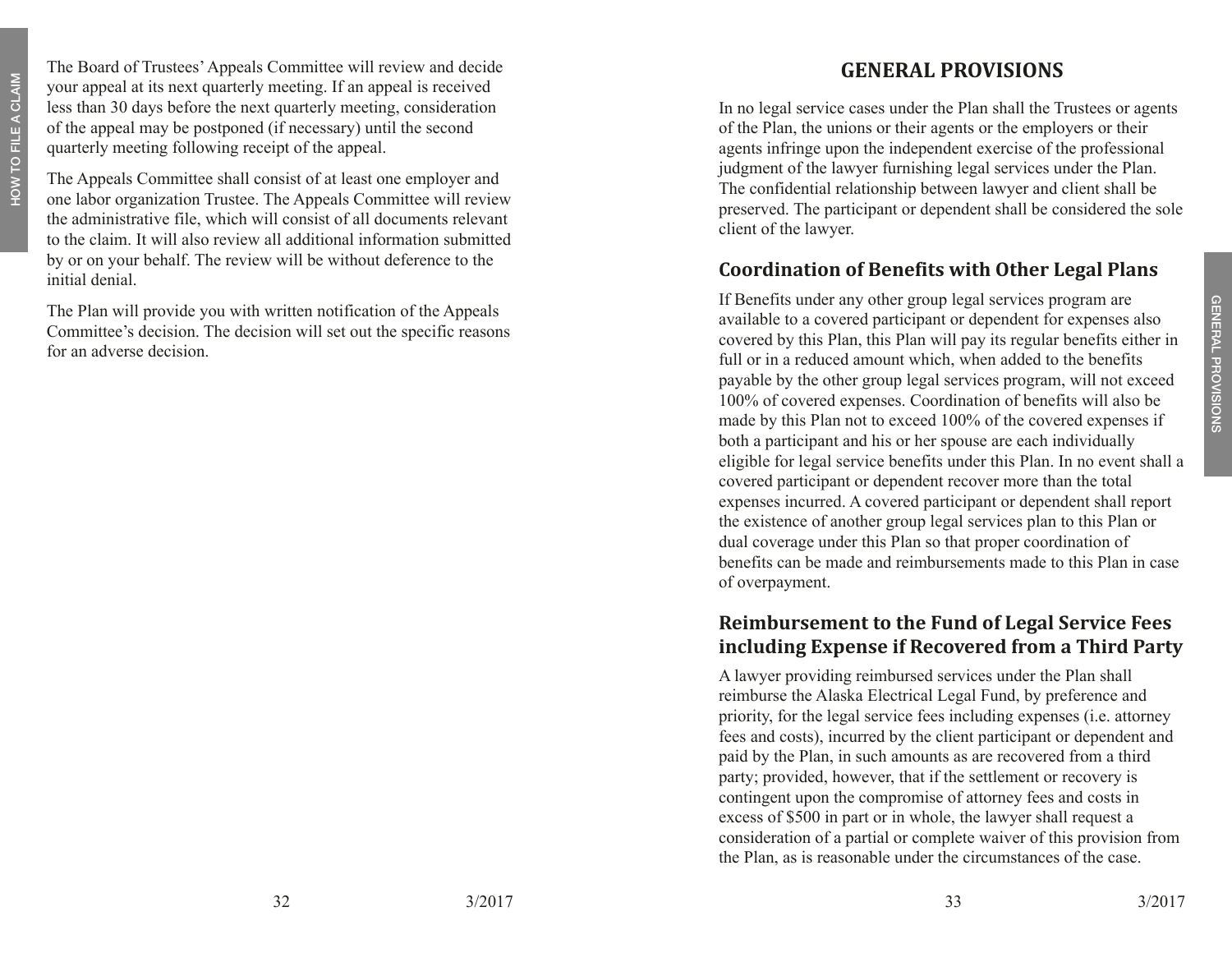defini

tions

A judgment, settlement or other award in a specific amount for attorney fees and costs shall be reimbursed to the Plan and the participant or dependent in proportion to the schedule of Plan payment, as described in the Summary of Benefits.

# **Territory**

This Plan applies only to legal service fees and expenses incurred within the United States or Canada.

# **Right of Recovery**

Whenever the Plan pays for covered services in excess of the maximum amounts payable, or pays for covered services during a period in which you are not eligible, no matter to whom the benefits are paid, the Plan has the right:

- GENERAL PROVISIONS general provisions
- To require the return of the overpayment on request; or
- To reduce any future benefit payment made to or on behalf of that person or another person in his or her family by the amount of the overpayment.

This right does not affect any other right of recovery this Plan may have with respect to this overpayment.

If repayment is not made upon demand by the Plan, the Plan may bring a legal action to recover the overpaid benefit amount.

# **Definitions**

**Action** means a lawsuit filed in a court.

**Authorized lawyer** means a lawyer or law firm approved to perform legal services under the Plan.

**Covered Charges** means costs for legal services that are covered by the Plan.

**Defendant** means a person sued in an action; the party against whom relief or recovery is sought in a lawsuit in court.

**Initial Consultation** means an initial or first meeting with an attorney concerning a matter for which the participant seeks legal services.

**Non-Participating Attorney** means an attorney who has not entered into an agreement with the Fund under which legal services will be provided at a discounted rate.

**Participating Attorney** means an attorney who has entered into an agreement with the Fund under which legal services will be provided at a discounted rate.

**Person** means any natural or artificial person including but not limited to individuals, partnerships, associations, trusts or corporations. (A more complete definition is found under Alaska law.)

**Plaintiff** means the person or entity that sues or starts an action or lawsuit in court against another person seeking a remedy for an injury to his rights.

**Plan or Legal Plan** means the Legal Plan of the Alaska Electrical Legal Fund.

**Proceeding** means an action or any type of hearing before a state or federal agency which may have an official record made of things said and done.

**Respondent** means the person called upon to answer an appeal or a petition or bill in an action or proceeding.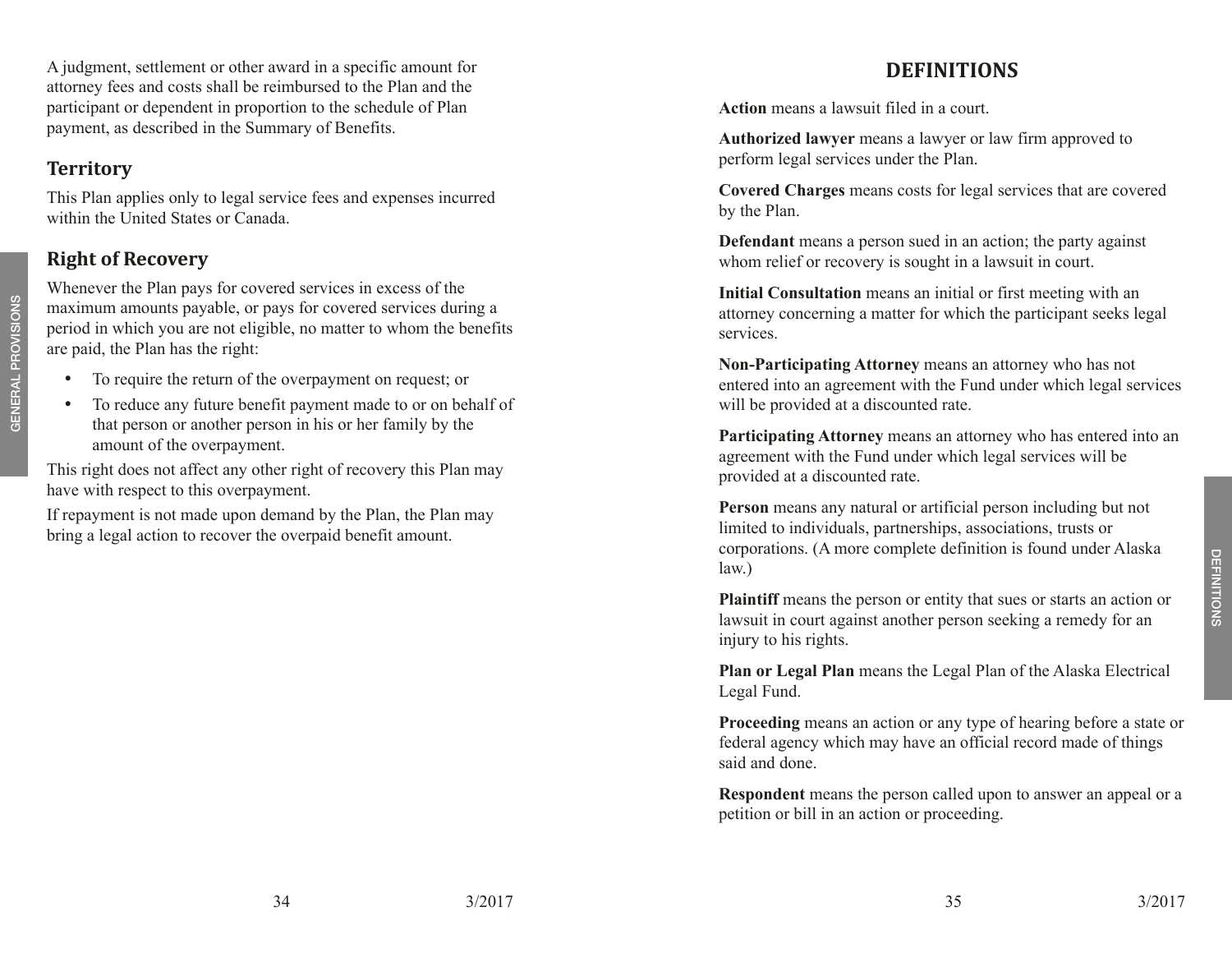**Retired or to be "in retirement status"** means you must be receiving a monthly pension benefit from the Alaska Electrical Pension Fund or a similar plan provided by an employer contributing to the Alaska Electrical Legal Fund or you must provide proof of retirement acceptable to the Fund.

#### **special disclosures**

#### **A. NAME OF PLAN**

This Plan is known as the Alaska Electrical Legal Plan.

#### **B. BOARD OF TRUSTEES-PLAN ADMINISTRATOR**

This Plan is maintained and administered by a joint labormanagement Board of Trustees, the name, address and telephone number of which is:

> Board of Trustees Alaska Electrical Legal Fund 701 E Tudor Suite 200 Anchorage, Alaska 99503 Telephone: (907) 276-1246 Toll Free: (800) 478-1246 Fax: (907) 278-7576 www.aetf.com

A list of participating employers and labor organizations can be examined at this office.

#### **C. MEMBERS OF THE BOARD OF TRUSTEES**

#### **EMPLOYER TRUSTEES** Larry Bell (Co-Chairman) Alaska Chapter, NECA 712 West 36th Avenue Anchorage, AK 99503 **UNION TRUSTEES** Mike Hodsdon, (Co-Chairman) IBEW LU No. 1547 3333 Denali Suite 200 Anchorage, AK 99503 Jason Hodges Northern Powerline Constructors 7941 Sandlewood Place Anchorage, AK 99507 Marcus Beckmann PO Box 241016 Douglas, AK 99824 Rob Miller Fullford Electric 303 E Van Horn Road Fairbanks, AK 99701 Laura Bonner 3101 E 112th Avenue Anchorage, AK 99516 Steve Wisdorf Wired AK 600 W 58th Anchorage, AK 99518 David Reaves, Jr. IBEW LU No. 1547 3333 Denali Suite 200 Anchorage, AK 99503

DEFINI

tions